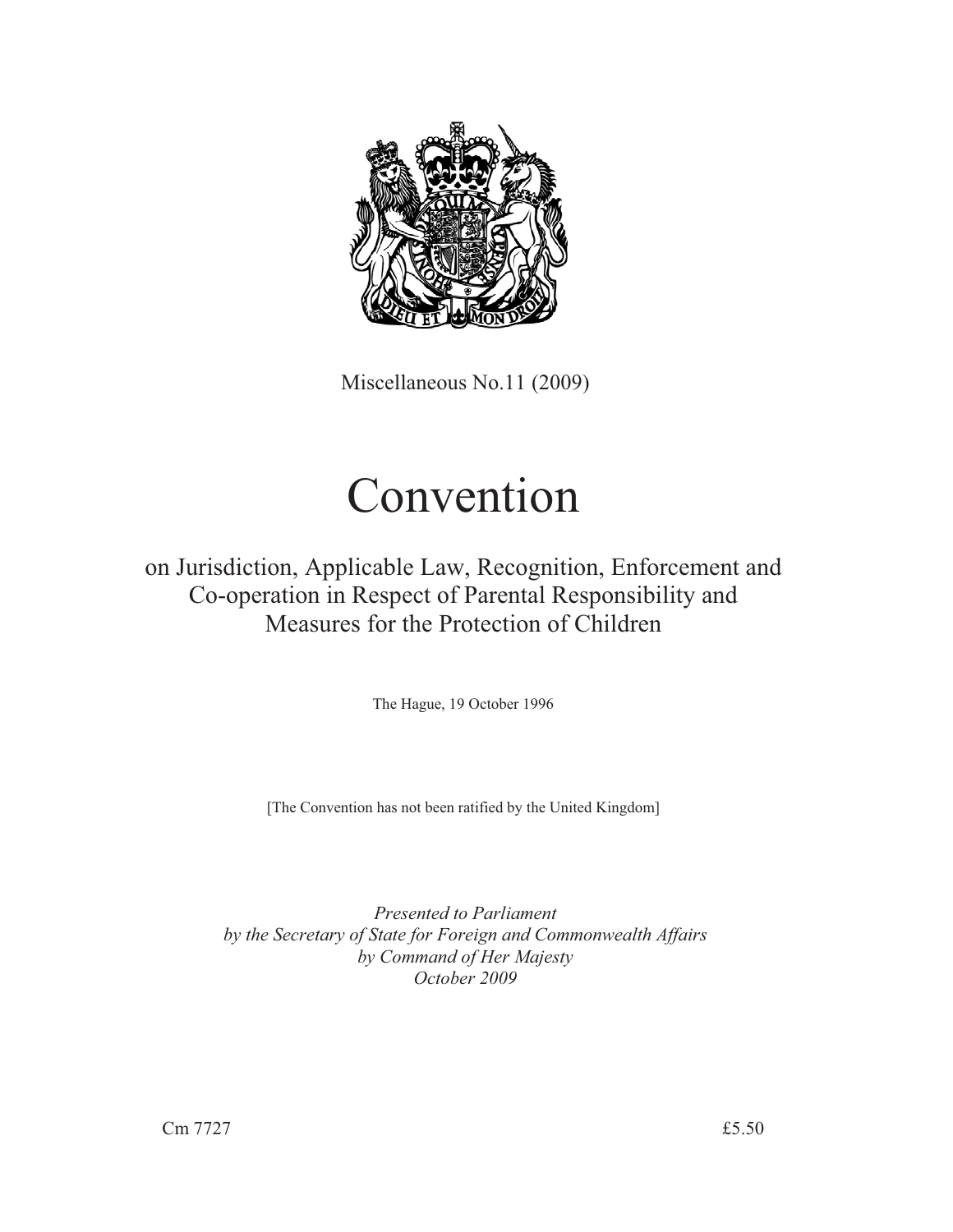## **© Crown Copyright 2009**

The text in this document (excluding the Royal Arms and other departmental or agency logos) may be reproduced free of charge in any format or medium providing it is reproduced accurately and not used in a misleading context. The material must be acknowledged as Crown copyright and the title of the document specified.

Where we have identified any third party copyright material you will need to obtain permission from the copyright holders concerned.

For any other use of this material please contact the Office of Public Sector Information, Information Policy Team, Kew, Richmond, Surrey TW9 4DU or email: licensing@opsi.gsi.gov.uk

ISBN: 9780101772723

ID: P002329111 10/09 620

Printed in the UK by The Stationery Office Limited on behalf of the Controller of Her Majesty's Stationery Office

Printed on paper containing 75% recycled fibre content minimum.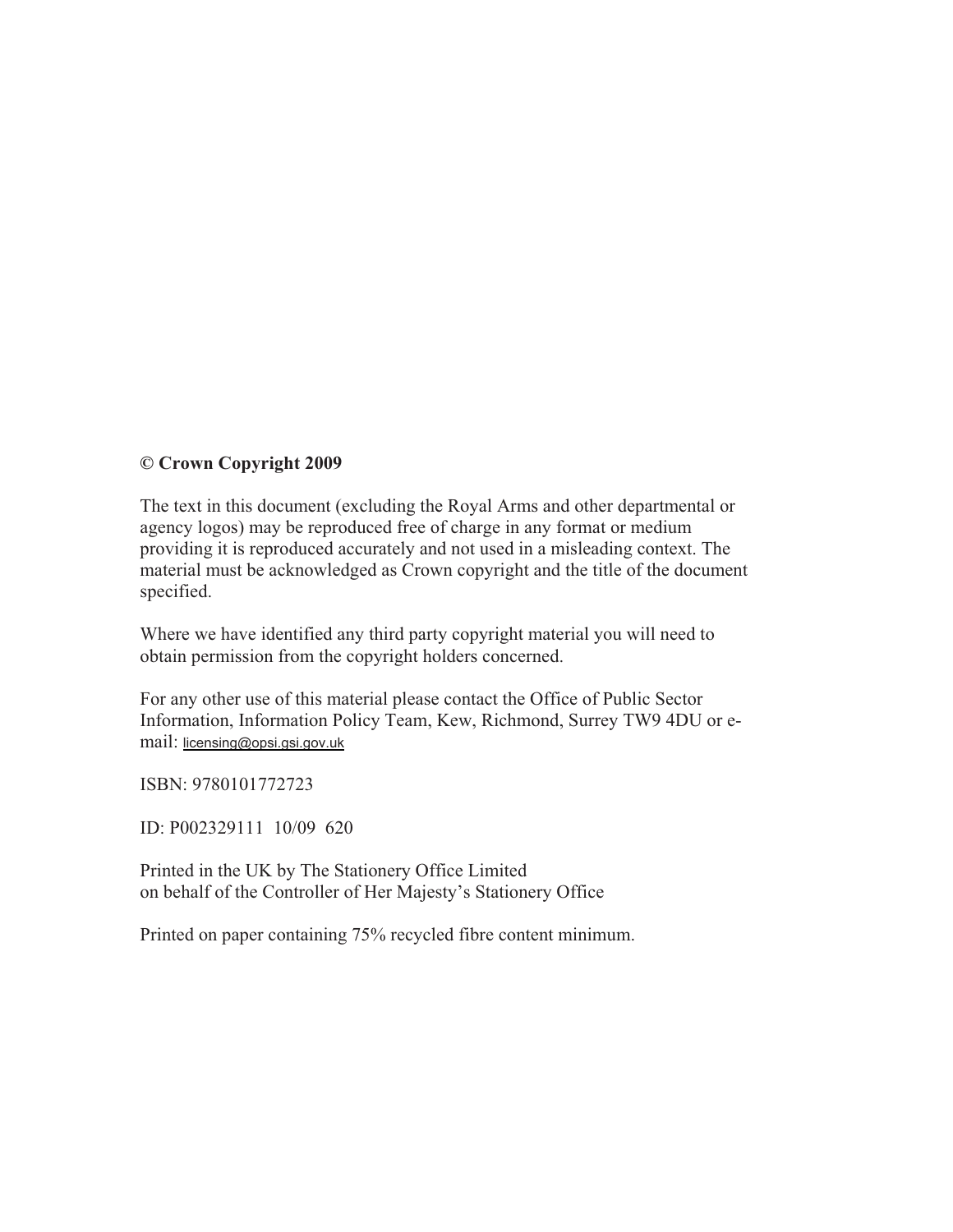# **CONVENTION ON JURISDICTION, APPLICABLE LAW,**  OF PARENTAL RESPONSIBILITY AND MEASURES FOR THE **PROTECTION OF CHILDREN PROTECTION OF CHILDREN**

The States signatory to the present Convention,

*Considering* the need to improve the protection of children in international situations,

*Wishing* to avoid conflicts between their legal systems in respect of jurisdiction, applicable law, recognition and enforcement of measures for the protection of children,

*Recalling* the importance of international co-operation for the protection of children,

*Confirming* that the best interests of the child are to be a primary consideration,

*Noting* that the Convention of 5 October  $1961<sup>1</sup>$  concerning the powers of authorities and the law applicable in respect of the protection of minors is in need of revision,

*Desiring* to establish common provisions to this effect, taking into account the United Nations Convention on the Rights of the Child of 20 November 1989<sup>2</sup>,

Have agreed on the following provisions –

# **CHAPTER I<br>SCOPE OF THE CONVENTION SCOPE OF THE CONVENTION**

#### ARTICLE 1

- 1 The objects of the present Convention are
	- a to determine the State whose authorities have jurisdiction to take measures directed to the protection of the person or property of the child;
	- b to determine which law is to be applied by such authorities in exercising their jurisdiction;
	- c to determine the law applicable to parental responsibility;

 1 Treaty Series No. 32 (1965) Cmnd 2617

<sup>&</sup>lt;sup>2</sup> Treaty Series No. 44 (1992) Cm 1976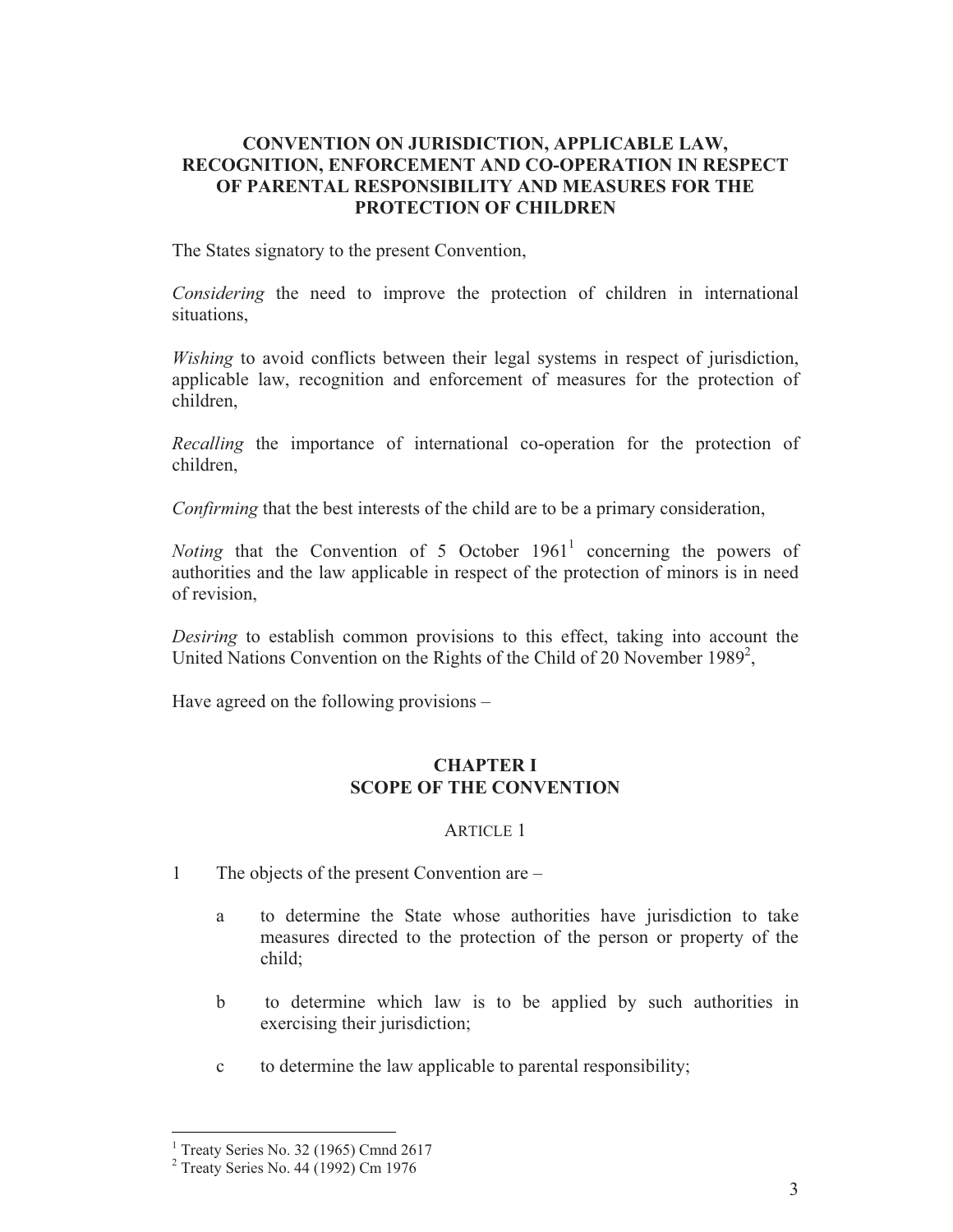- d to provide for the recognition and enforcement of such measures of protection in all Contracting States;
- e to establish such co-operation between the authorities of the Contracting States as may be necessary in order to achieve the purposes of this Convention.

2 For the purposes of this Convention, the term 'parental responsibility' includes parental authority, or any analogous relationship of authority determining the rights, powers and responsibilities of parents, guardians or other legal representatives in relation to the person or the property of the child.

## ARTICLE 2

The Convention applies to children from the moment of their birth until they reach the age of 18 years.

#### ARTICLE 3

The measures referred to in Article 1 may deal in particular with –

- a the attribution, exercise, termination or restriction of parental responsibility, as well as its delegation;
- b rights of custody, including rights relating to the care of the person of the child and, in particular, the right to determine the child's place of residence, as well as rights of access including the right to take a child for a limited period of time to a place other than the child's habitual residence;
- c guardianship, curatorship and analogous institutions;
- d the designation and functions of any person or body having charge of the child's person or property, representing or assisting the child;
- e the placement of the child in a foster family or in institutional care, or the provision of care by kafala or an analogous institution;
- f the supervision by a public authority of the care of a child by any person having charge of the child;
- g the administration, conservation or disposal of the child's property.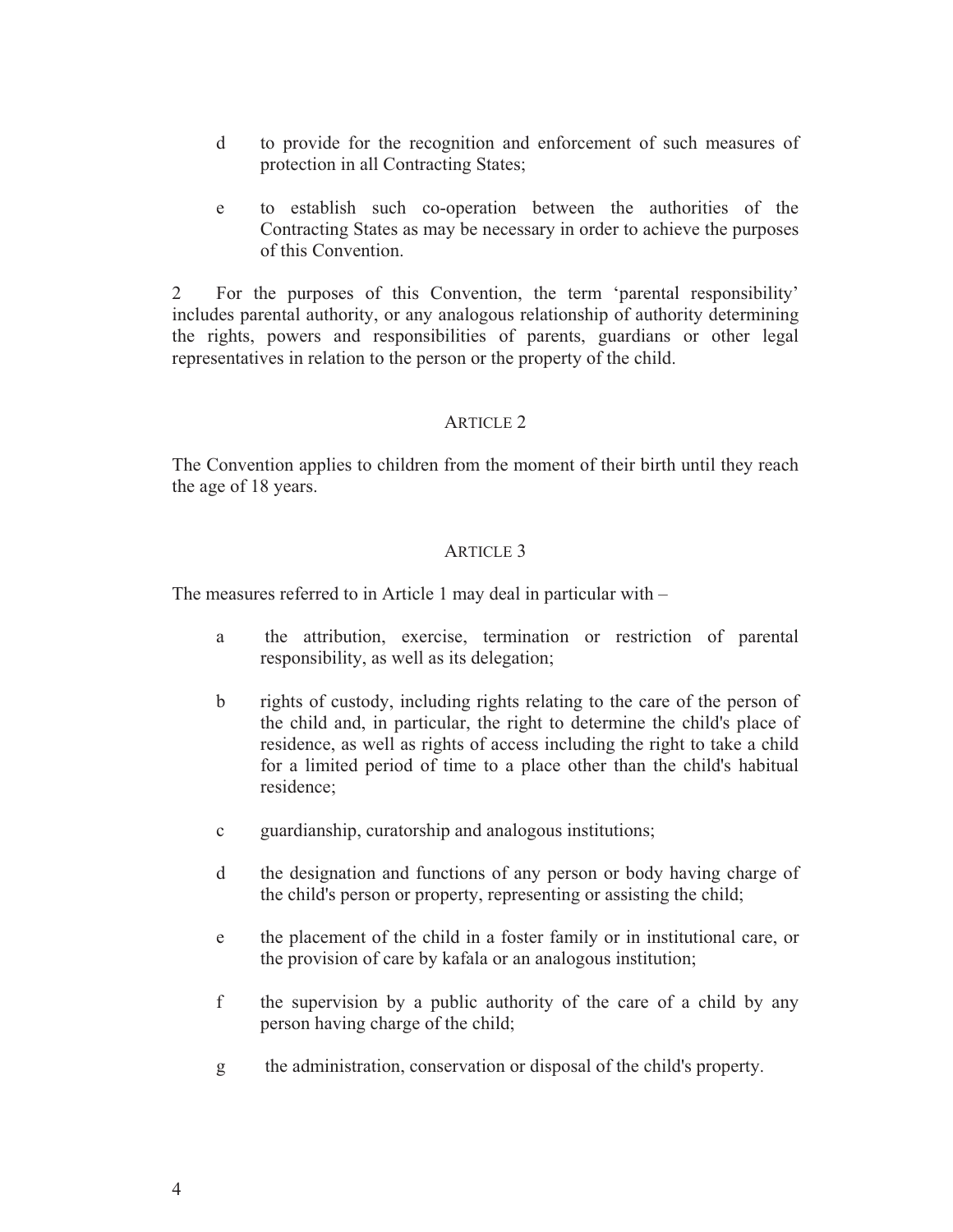The Convention does not apply to –

- a the establishment or contesting of a parent-child relationship;
- b decisions on adoption, measures preparatory to adoption, or the annulment or revocation of adoption;
- c the name and forenames of the child;
- d emancipation;
- e maintenance obligations;
- f trusts or succession:
- g social security;
- h public measures of a general nature in matters of education or health;
- i measures taken as a result of penal offences committed by children;
- j decisions on the right of asylum and on immigration.

#### **CHAPTER II JURISDICTION JURISDICTION**

#### ARTICLE 5

1 The judicial or administrative authorities of the Contracting State of the habitual residence of the child have jurisdiction to take measures directed to the protection of the child's person or property.

2 Subject to Article 7, in case of a change of the child's habitual residence to another Contracting State, the authorities of the State of the new habitual residence have jurisdiction.

#### ARTICLE 6

1 For refugee children and children who, due to disturbances occurring in their country, are internationally displaced, the authorities of the Contracting State on the territory of which these children are present as a result of their displacement have the jurisdiction provided for in paragraph 1 of Article 5.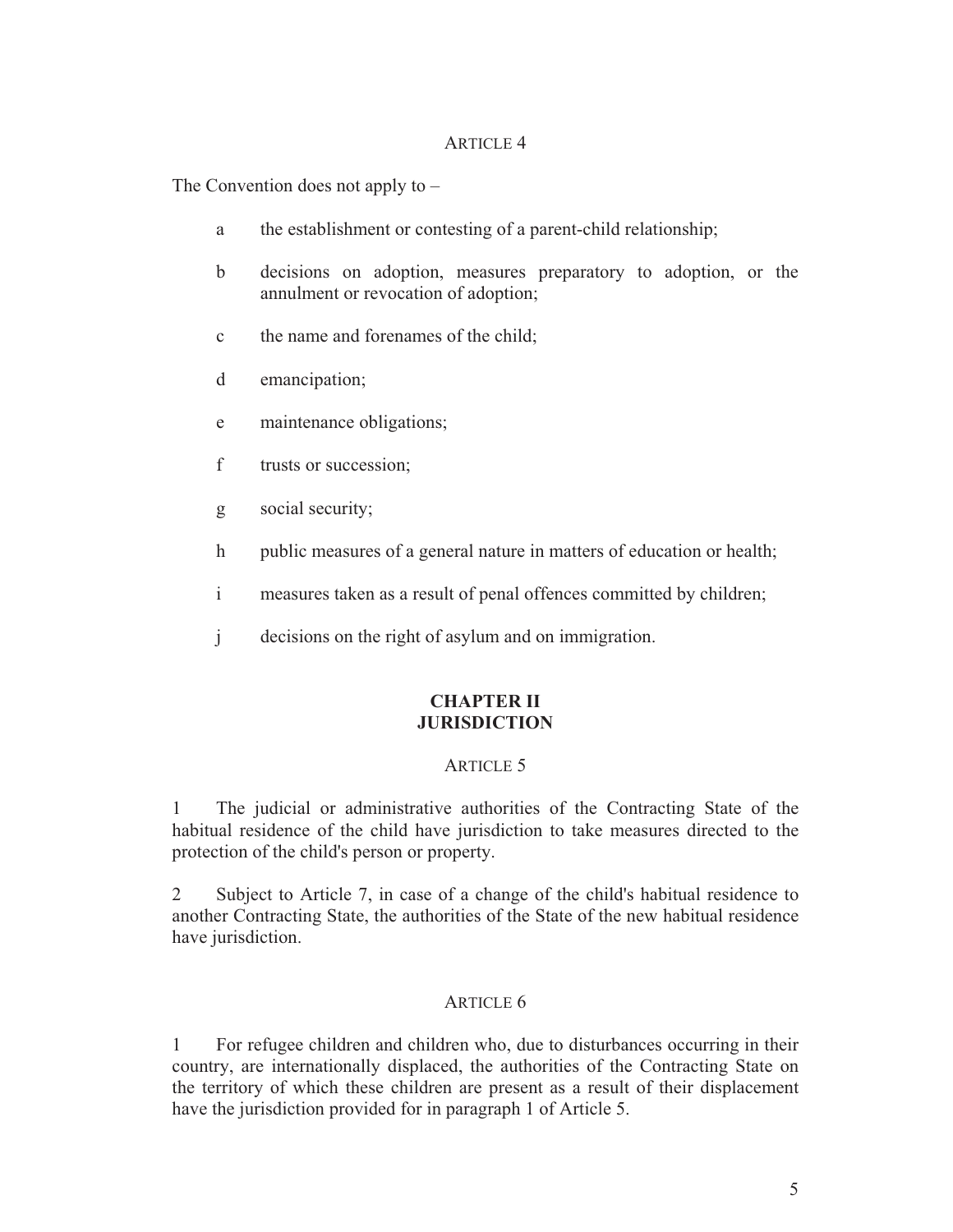2 The provisions of the preceding paragraph also apply to children whose habitual residence cannot be established.

#### ARTICLE 7

1 In case of wrongful removal or retention of the child, the authorities of the Contracting State in which the child was habitually resident immediately before the removal or retention keep their jurisdiction until the child has acquired a habitual residence in another State, and

- a each person, institution or other body having rights of custody has acquiesced in the removal or retention; or
- b the child has resided in that other State for a period of at least one year after the person, institution or other body having rights of custody has or should have had knowledge of the whereabouts of the child, no request for return lodged within that period is still pending, and the child is settled in his or her new environment.
- 2 The removal or the retention of a child is to be considered wrongful where:
	- a it is in breach of rights of custody attributed to a person, an institution or any other body, either jointly or alone, under the law of the State in which the child was habitually resident immediately before the removal or retention; and
	- b at the time of removal or retention those rights were actually exercised, either jointly or alone, or would have been so exercised but for the removal or retention.

The rights of custody mentioned in sub-paragraph a above, may arise in particular by operation of law or by reason of a judicial or administrative decision, or by reason of an agreement having legal effect under the law of that State.

3 So long as the authorities first mentioned in paragraph 1 keep their jurisdiction, the authorities of the Contracting State to which the child has been removed or in which he or she has been retained can take only such urgent measures under Article 11 as are necessary for the protection of the person or property of the child.

## ARTICLE 8

1 By way of exception, the authority of a Contracting State having jurisdiction under Article 5 or 6, if it considers that the authority of another Contracting State would be better placed in the particular case to assess the best interests of the child, may either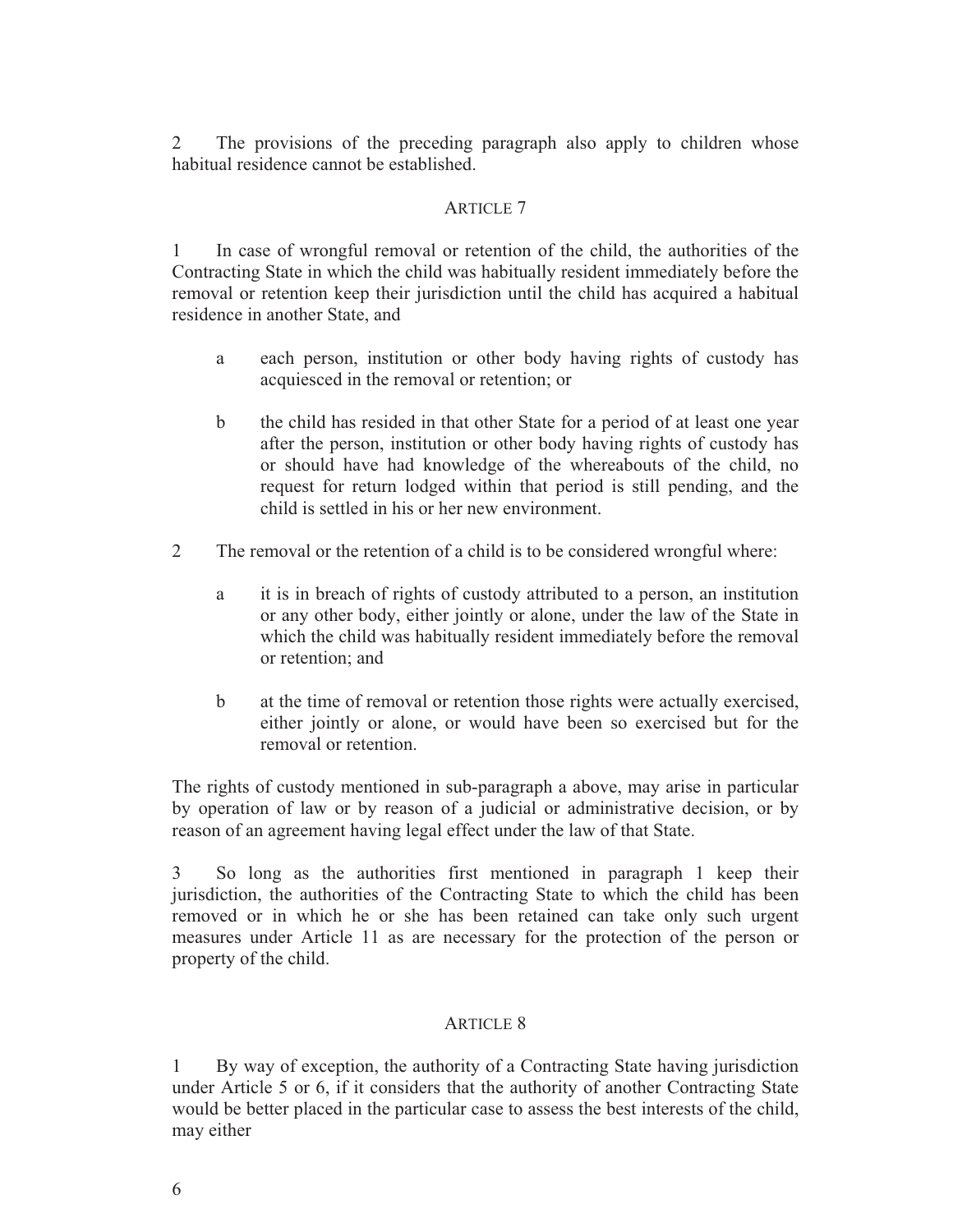- request that other authority, directly or with the assistance of the Central Authority of its State, to assume jurisdiction to take such measures of protection as it considers to be necessary, or
- suspend consideration of the case and invite the parties to introduce such a request before the authority of that other State.

2 The Contracting States whose authorities may be addressed as provided in the preceding paragraph are

- a a State of which the child is a national,
- b a State in which property of the child is located,
- c a State whose authorities are seised of an application for divorce or legal separation of the child's parents, or for annulment of their marriage,
- d a State with which the child has a substantial connection.
- 3 The authorities concerned may proceed to an exchange of views.

4 The authority addressed as provided in paragraph 1 may assume jurisdiction, in place of the authority having jurisdiction under Article 5 or 6, if it considers that this is in the child's best interests.

## ARTICLE 9

1 If the authorities of a Contracting State referred to in Article 8, paragraph 2, consider that they are better placed in the particular case to assess the child's best interests, they may either

- request the competent authority of the Contracting State of the habitual residence of the child, directly or with the assistance of the Central Authority of that State, that they be authorised to exercise jurisdiction to take the measures of protection which they consider to be necessary, or
- invite the parties to introduce such a request before the authority of the Contracting State of the habitual residence of the child.

2 The authorities concerned may proceed to an exchange of views.

The authority initiating the request may exercise jurisdiction in place of the authority of the Contracting State of the habitual residence of the child only if the latter authority has accepted the request.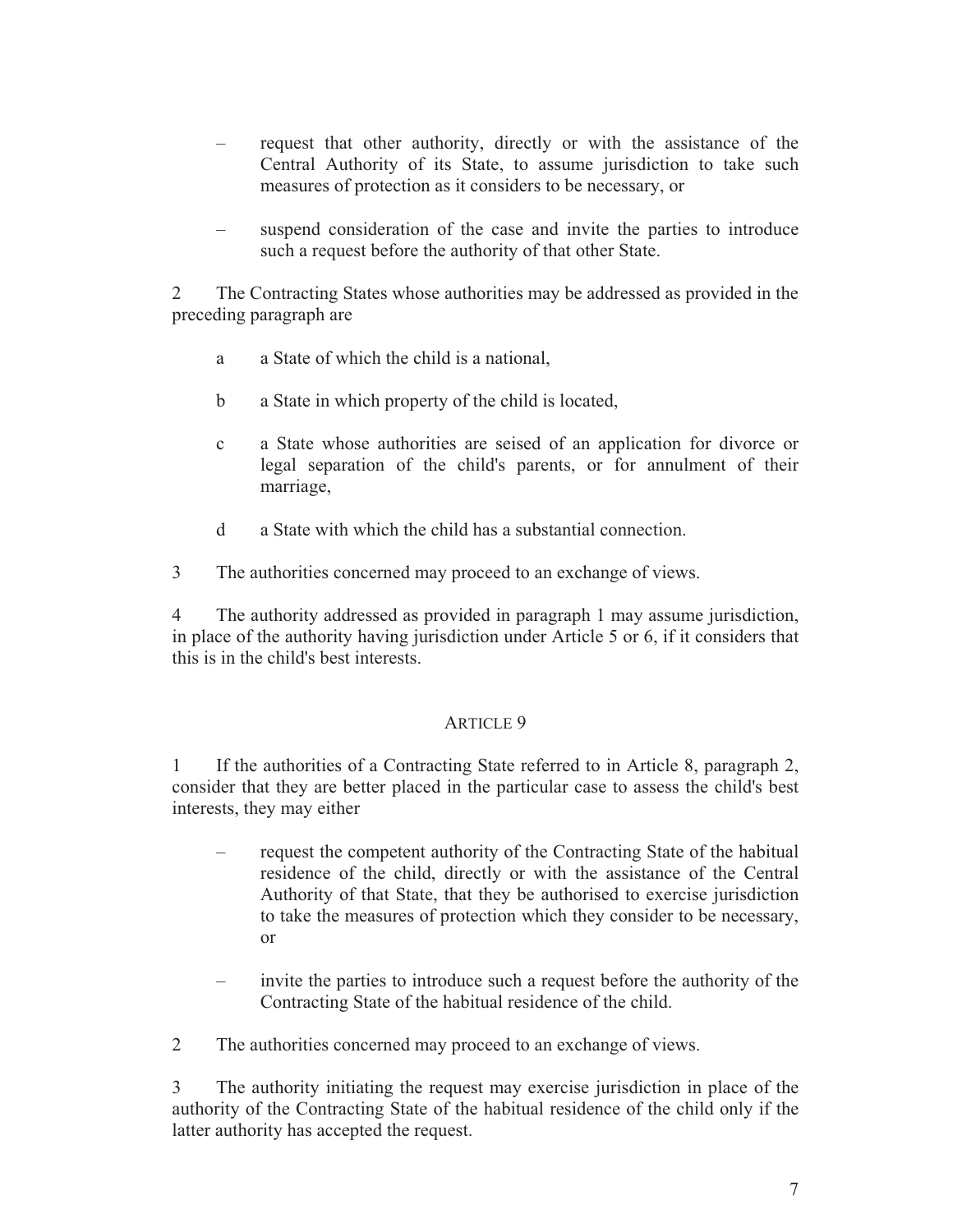1 Without prejudice to Articles 5 to 9, the authorities of a Contracting State exercising jurisdiction to decide upon an application for divorce or legal separation of the parents of a child habitually resident in another Contracting State, or for annulment of their marriage, may, if the law of their State so provides, take measures directed to the protection of the person or property of such child if

- a at the time of commencement of the proceedings, one of his or her parents habitually resides in that State and one of them has parental responsibility in relation to the child, and
- b the jurisdiction of these authorities to take such measures has been accepted by the parents, as well as by any other person who has parental responsibility in relation to the child, and is in the best interests of the child.

2 The jurisdiction provided for by paragraph 1 to take measures for the protection of the child ceases as soon as the decision allowing or refusing the application for divorce, legal separation or annulment of the marriage has become final, or the proceedings have come to an end for another reason.

## ARTICLE 11

In all cases of urgency, the authorities of any Contracting State in whose territory the child or property belonging to the child is present have jurisdiction to take any necessary measures of protection.

2 The measures taken under the preceding paragraph with regard to a child habitually resident in a Contracting State shall lapse as soon as the authorities which have jurisdiction under Articles 5 to 10 have taken the measures required by the situation.

3 The measures taken under paragraph 1 with regard to a child who is habitually resident in a non-Contracting State shall lapse in each Contracting State as soon as measures required by the situation and taken by the authorities of another State are recognised in the Contracting State in question.

#### ARTICLE 12

1 Subject to Article 7, the authorities of a Contracting State in whose territory the child or property belonging to the child is present have jurisdiction to take measures of a provisional character for the protection of the person or property of the child which have a territorial effect limited to the State in question, in so far as such measures are not incompatible with measures already taken by authorities which have jurisdiction under Articles 5 to 10.

8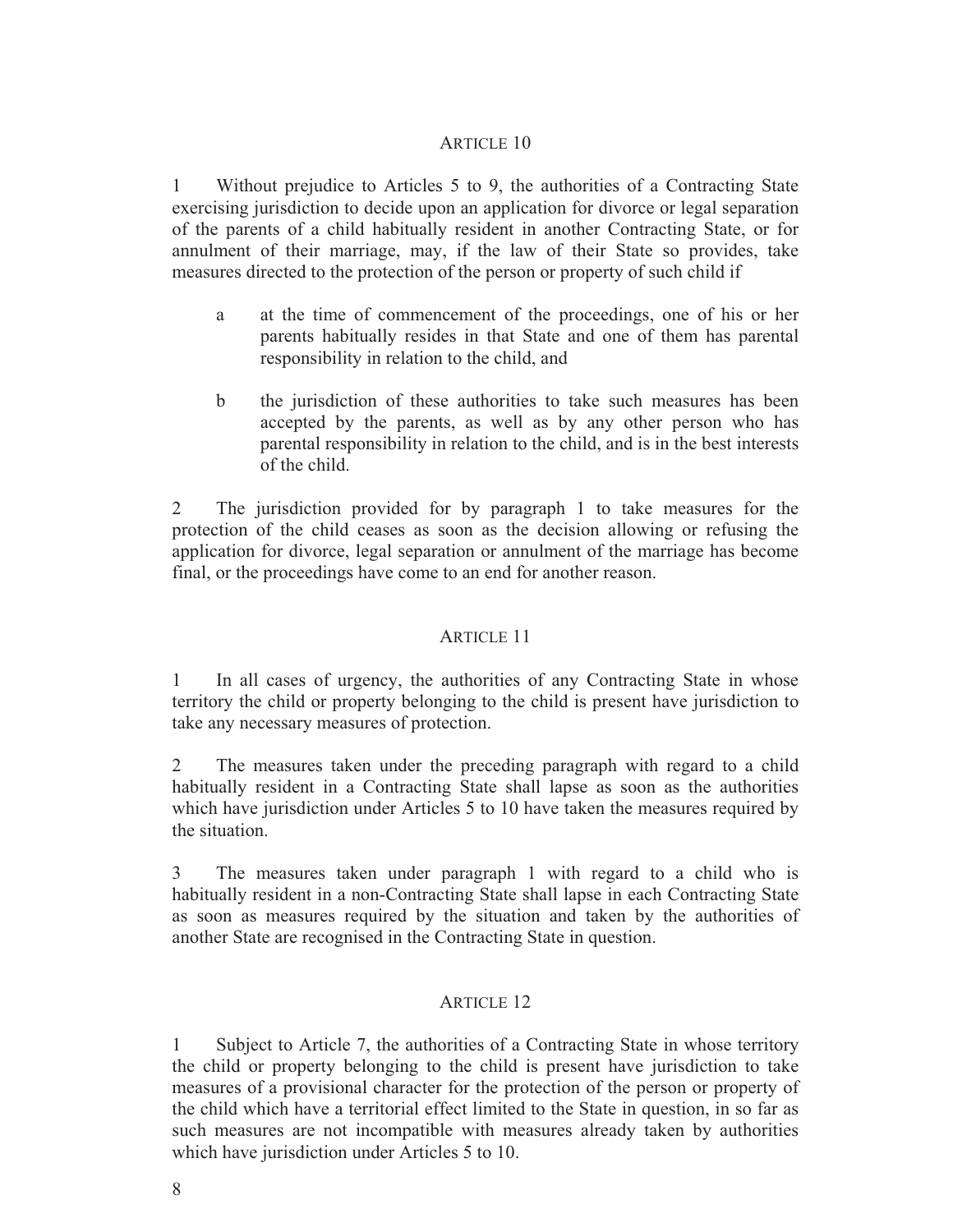2 The measures taken under the preceding paragraph with regard to a child habitually resident in a Contracting State shall lapse as soon as the authorities which have jurisdiction under Articles 5 to 10 have taken a decision in respect of the measures of protection which may be required by the situation.

3 The measures taken under paragraph 1 with regard to a child who is habitually resident in a non-Contracting State shall lapse in the Contracting State where the measures were taken as soon as measures required by the situation and taken by the authorities of another State are recognised in the Contracting State in question.

#### ARTICLE 13

1 The authorities of a Contracting State which have jurisdiction under Articles 5 to 10 to take measures for the protection of the person or property of the child must abstain from exercising this jurisdiction if, at the time of the commencement of the proceedings, corresponding measures have been requested from the authorities of another Contracting State having jurisdiction under Articles 5 to 10 at the time of the request and are still under consideration.

2 The provisions of the preceding paragraph shall not apply if the authorities before whom the request for measures was initially introduced have declined jurisdiction.

#### ARTICLE 14

The measures taken in application of Articles 5 to 10 remain in force according to their terms, even if a change of circumstances has eliminated the basis upon which jurisdiction was founded, so long as the authorities which have jurisdiction under the Convention have not modified, replaced or terminated such measures.

# **CHAPTER III APPLICABLE LAW**

#### ARTICLE 15

In exercising their jurisdiction under the provisions of Chapter II, the authorities of the Contracting States shall apply their own law.

2 However, in so far as the protection of the person or the property of the child requires, they may exceptionally apply or take into consideration the law of another State with which the situation has a substantial connection.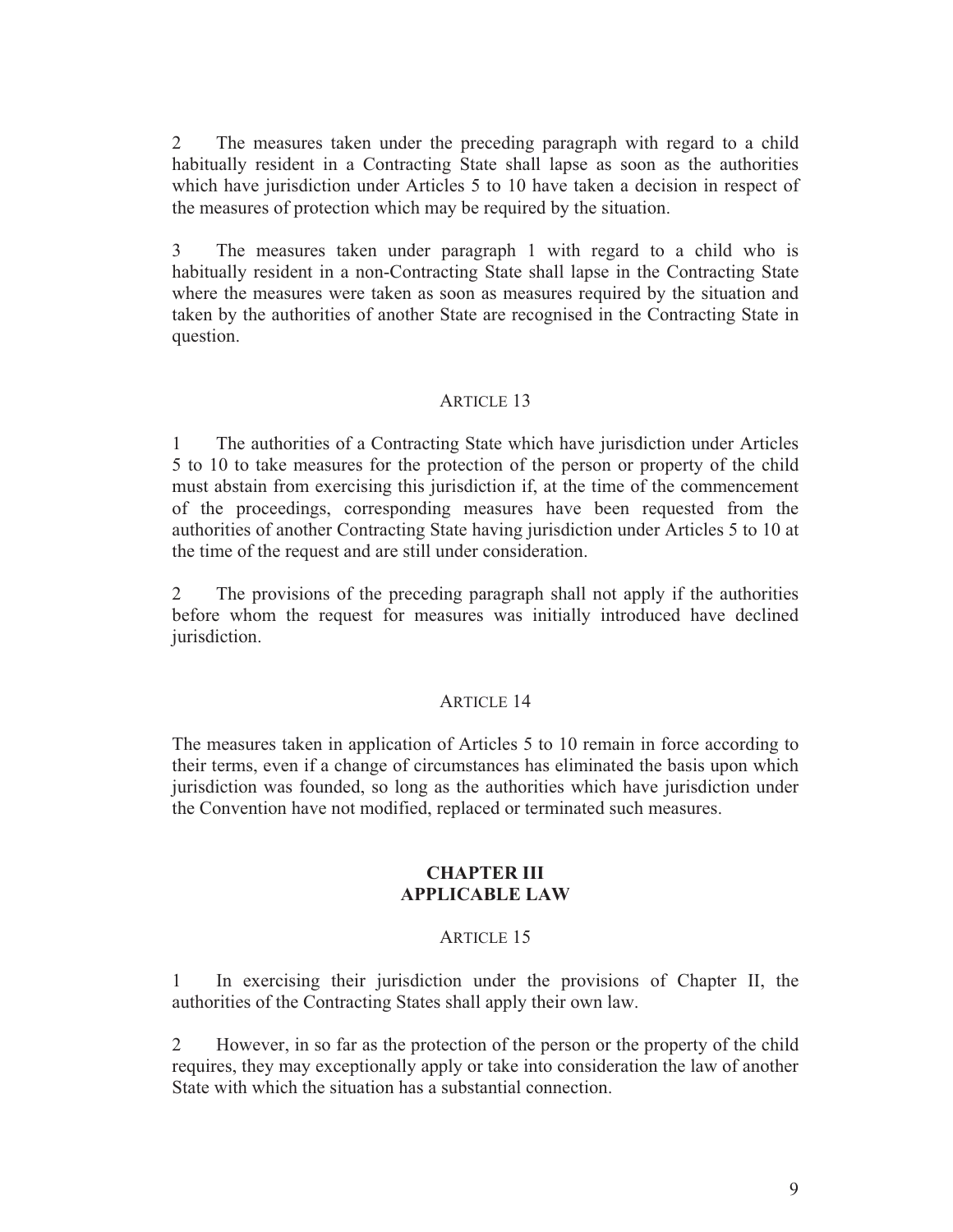3 If the child's habitual residence changes to another Contracting State, the law of that other State governs, from the time of the change, the conditions of application of the measures taken in the State of the former habitual residence.

#### ARTICLE 16

1 The attribution or extinction of parental responsibility by operation of law, without the intervention of a judicial or administrative authority, is governed by the law of the State of the habitual residence of the child.

2 The attribution or extinction of parental responsibility by an agreement or a unilateral act, without intervention of a judicial or administrative authority, is governed by the law of the State of the child's habitual residence at the time when the agreement or unilateral act takes effect.

3 Parental responsibility which exists under the law of the State of the child's habitual residence subsists after a change of that habitual residence to another State.

4 If the child's habitual residence changes, the attribution of parental responsibility by operation of law to a person who does not already have such responsibility is governed by the law of the State of the new habitual residence.

#### ARTICLE 17

The exercise of parental responsibility is governed by the law of the State of the child's habitual residence. If the child's habitual residence changes, it is governed by the law of the State of the new habitual residence.

#### ARTICLE 18

The parental responsibility referred to in Article 16 may be terminated, or the conditions of its exercise modified, by measures taken under this Convention.

#### ARTICLE 19

1 The validity of a transaction entered into between a third party and another person who would be entitled to act as the child's legal representative under the law of the State where the transaction was concluded cannot be contested, and the third party cannot be held liable, on the sole ground that the other person was not entitled to act as the child's legal representative under the law designated by the provisions of this Chapter, unless the third party knew or should have known that the parental responsibility was governed by the latter law.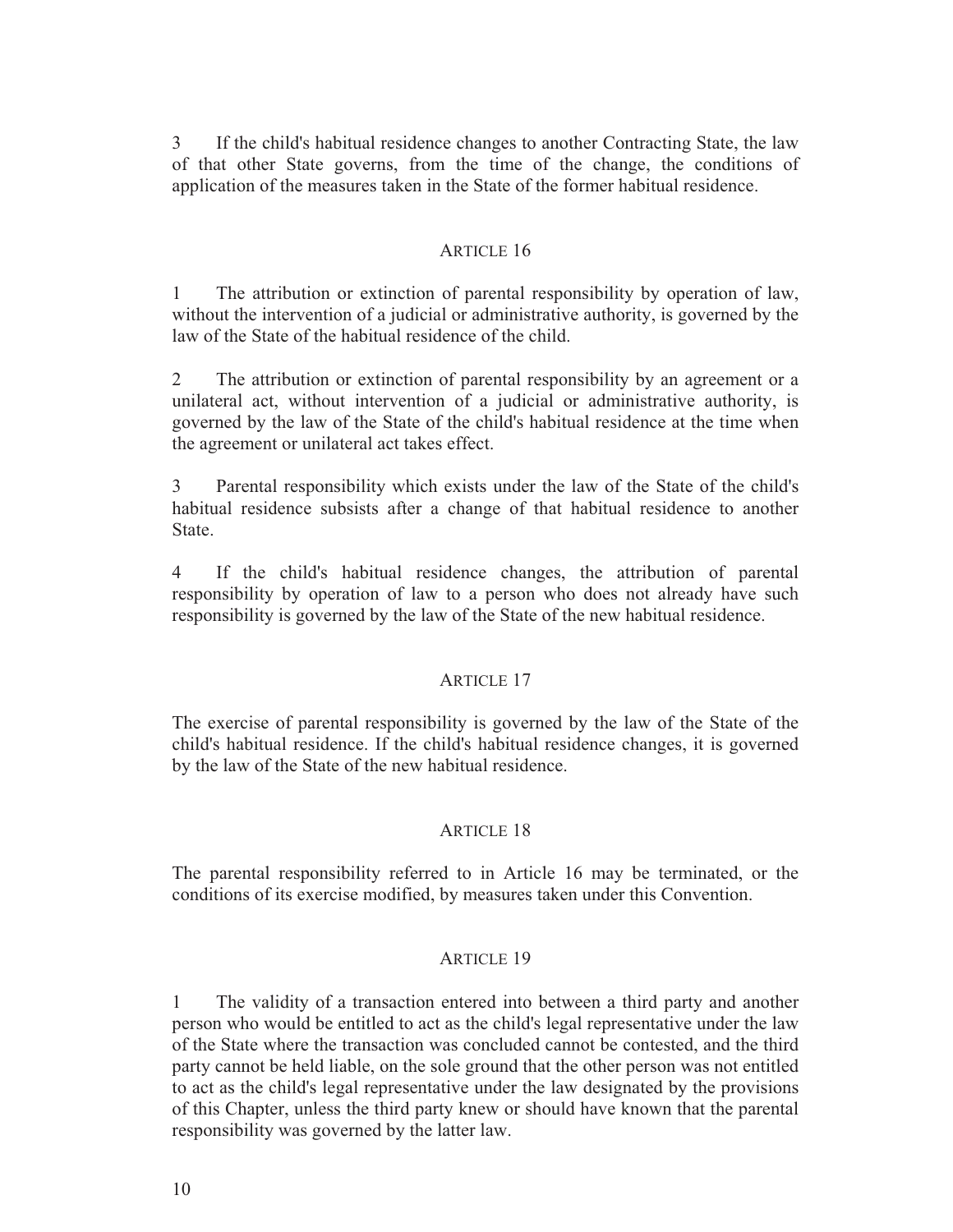2 The preceding paragraph applies only if the transaction was entered into between persons present on the territory of the same State.

#### ARTICLE 20

The provisions of this Chapter apply even if the law designated by them is the law of a non-Contracting State.

#### ARTICLE 21

1 In this Chapter the term "law" means the law in force in a State other than its choice of law rules.

2 However, if the law applicable according to Article 16 is that of a non-Contracting State and if the choice of law rules of that State designate the law of another non-Contracting State which would apply its own law, the law of the latter State applies. If that other non-Contracting State would not apply its own law, the applicable law is that designated by Article 16.

#### ARTICLE 22

The application of the law designated by the provisions of this Chapter can be refused only if this application would be manifestly contrary to public policy, taking into account the best interests of the child.

# **CHAPTER IV<br>RECOGNITION AND ENFORCEMENT RECOGNITION AND ENFORCEMENT**

#### ARTICLE 23

1 The measures taken by the authorities of a Contracting State shall be recognised by operation of law in all other Contracting States.

- 2 Recognition may however be refused
	- a if the measure was taken by an authority whose jurisdiction was not based on one of the grounds provided for in Chapter II;
	- b if the measure was taken, except in a case of urgency, in the context of a judicial or administrative proceeding, without the child having been provided the opportunity to be heard, in violation of fundamental principles of procedure of the requested State;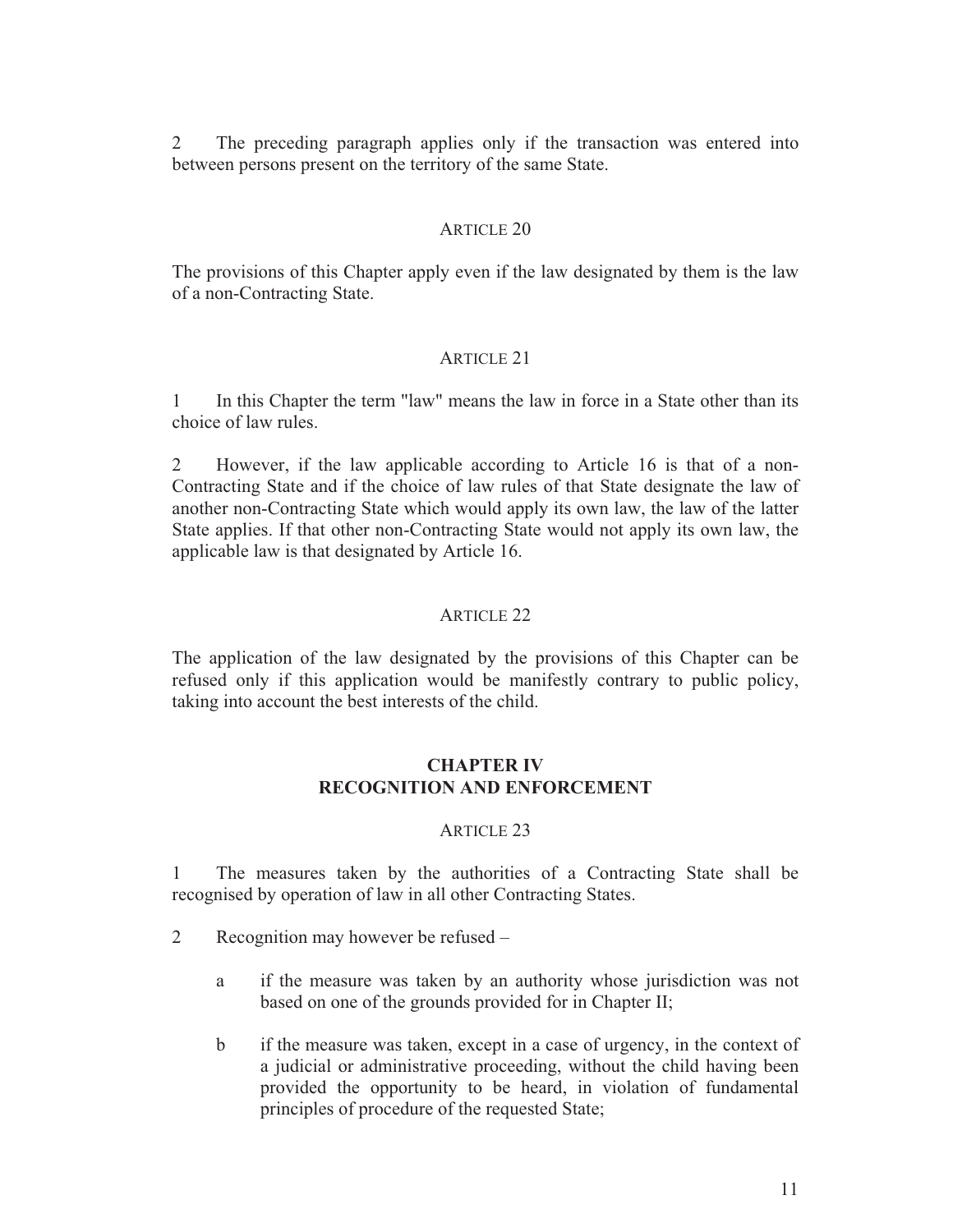- c on the request of any person claiming that the measure infringes his or her parental responsibility, if such measure was taken, except in a case of urgency, without such person having been given an opportunity to be heard;
- d if such recognition is manifestly contrary to public policy of the requested State, taking into account the best interests of the child;
- e if the measure is incompatible with a later measure taken in the non-Contracting State of the habitual residence of the child, where this later measure fulfils the requirements for recognition in the requested State;
- f if the procedure provided in Article 33 has not been complied with.

Without prejudice to Article 23, paragraph 1, any interested person may request from the competent authorities of a Contracting State that they decide on the recognition or non-recognition of a measure taken in another Contracting State. The procedure is governed by the law of the requested State.

## ARTICLE 25

The authority of the requested State is bound by the findings of fact on which the authority of the State where the measure was taken based its jurisdiction.

## ARTICLE 26

1 If measures taken in one Contracting State and enforceable there require enforcement in another Contracting State, they shall, upon request by an interested party, be declared enforceable or registered for the purpose of enforcement in that other State according to the procedure provided in the law of the latter State.

Each Contracting State shall apply to the declaration of enforceability or registration a simple and rapid procedure.

3 The declaration of enforceability or registration may be refused only for one of the reasons set out in Article 23, paragraph 2.

## ARTICLE 27

Without prejudice to such review as is necessary in the application of the preceding Articles, there shall be no review of the merits of the measure taken.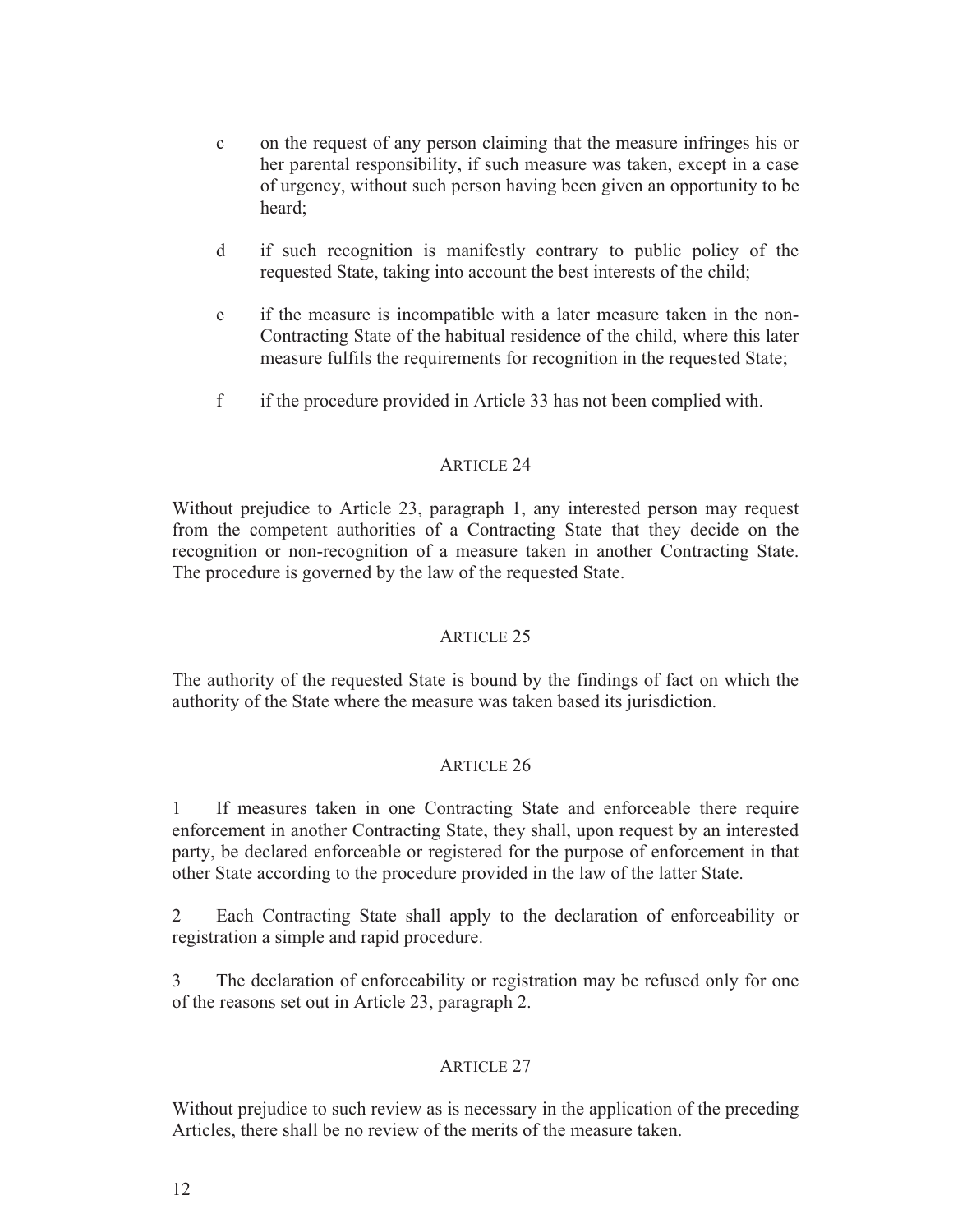Measures taken in one Contracting State and declared enforceable, or registered for the purpose of enforcement, in another Contracting State shall be enforced in the latter State as if they had been taken by the authorities of that State. Enforcement takes place in accordance with the law of the requested State to the extent provided by such law, taking into consideration the best interests of the child.

#### **CHAPTER V CO-OPERATION CO-OPERATION**

#### ARTICLE 29

1 A Contracting State shall designate a Central Authority to discharge the duties which are imposed by the Convention on such authorities.

2 Federal States, States with more than one system of law or States having autonomous territorial units shall be free to appoint more than one Central Authority and to specify the territorial or personal extent of their functions. Where a State has appointed more than one Central Authority, it shall designate the Central Authority to which any communication may be addressed for transmission to the appropriate Central Authority within that State.

#### ARTICLE 30

1 Central Authorities shall co-operate with each other and promote cooperation amongst the competent authorities in their States to achieve the purposes of the Convention.

2 They shall, in connection with the application of the Convention, take appropriate steps to provide information as to the laws of, and services available in, their States relating to the protection of children.

#### ARTICLE 31

The Central Authority of a Contracting State, either directly or through public authorities or other bodies, shall take all appropriate steps to –

- a facilitate the communications and offer the assistance provided for in Articles 8 and 9 and in this Chapter;
- b facilitate, by mediation, conciliation or similar means, agreed solutions for the protection of the person or property of the child in situations to which the Convention applies;

13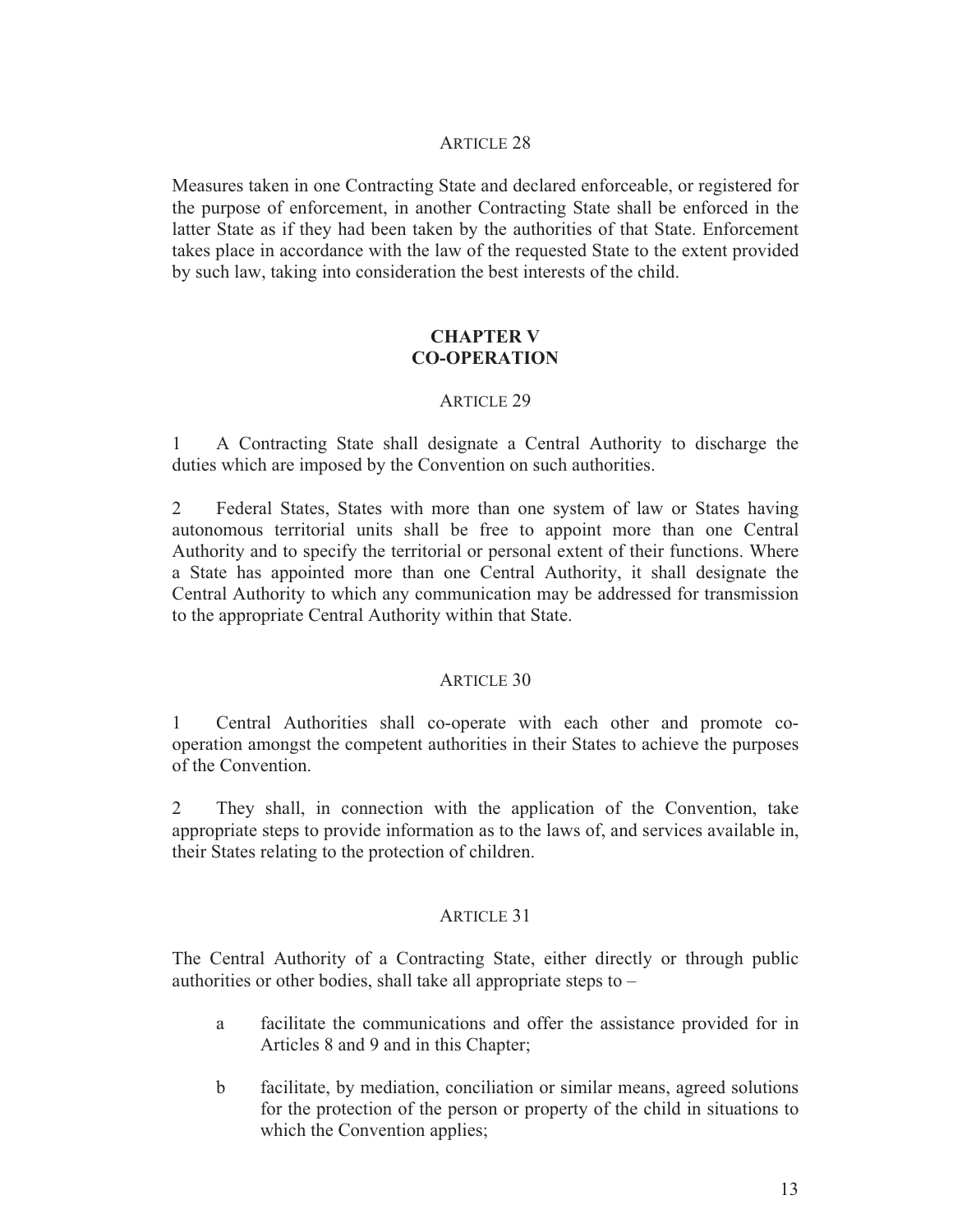c provide, on the request of a competent authority of another Contracting State, assistance in discovering the whereabouts of a child where it appears that the child may be present and in need of protection within the territory of the requested State.

#### ARTICLE 32

On a request made with supporting reasons by the Central Authority or other competent authority of any Contracting State with which the child has a substantial connection, the Central Authority of the Contracting State in which the child is habitually resident and present may, directly or through public authorities or other bodies,

- a provide a report on the situation of the child;
- b request the competent authority of its State to consider the need to take measures for the protection of the person or property of the child.

#### ARTICLE 33

If an authority having jurisdiction under Articles 5 to 10 contemplates the placement of the child in a foster family or institutional care, or the provision of care by kafala or an analogous institution, and if such placement or such provision of care is to take place in another Contracting State, it shall first consult with the Central Authority or other competent authority of the latter State. To that effect it shall transmit a report on the child together with the reasons for the proposed placement or provision of care.

2 The decision on the placement or provision of care may be made in the requesting State only if the Central Authority or other competent authority of the requested State has consented to the placement or provision of care, taking into account the child's best interests.

#### ARTICLE 34

1 Where a measure of protection is contemplated, the competent authorities under the Convention, if the situation of the child so requires, may request any authority of another Contracting State which has information relevant to the protection of the child to communicate such information.

2 A Contracting State may declare that requests under paragraph 1 shall be communicated to its authorities only through its Central Authority.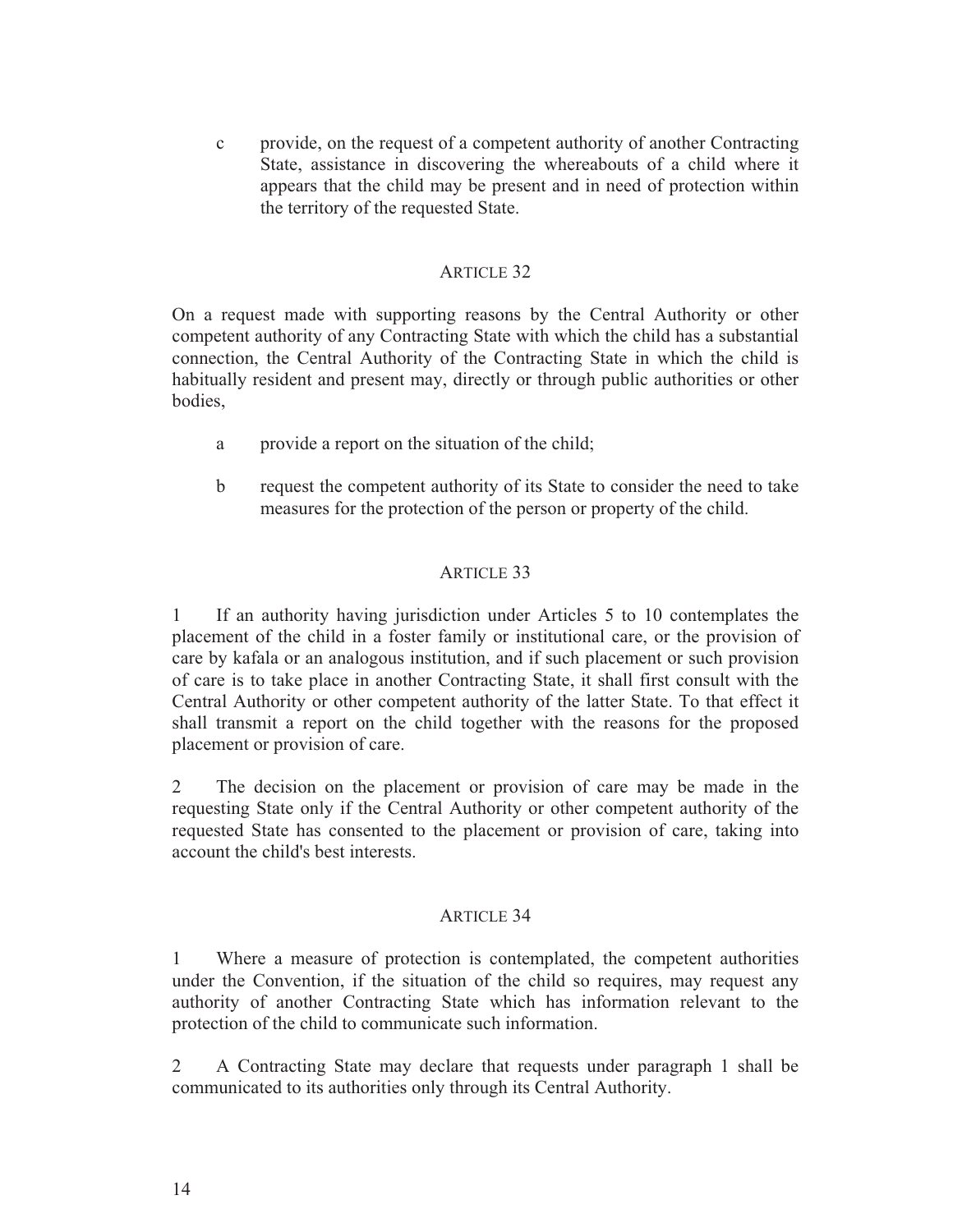1 The competent authorities of a Contracting State may request the authorities of another Contracting State to assist in the implementation of measures of protection taken under this Convention, especially in securing the effective exercise of rights of access as well as of the right to maintain direct contacts on a regular basis.

2 The authorities of a Contracting State in which the child does not habitually reside may, on the request of a parent residing in that State who is seeking to obtain or to maintain access to the child, gather information or evidence and may make a finding on the suitability of that parent to exercise access and on the conditions under which access is to be exercised. An authority exercising jurisdiction under Articles 5 to 10 to determine an application concerning access to the child, shall admit and consider such information, evidence and finding before reaching its decision.

3 An authority having jurisdiction under Articles 5 to 10 to decide on access may adjourn a proceeding pending the outcome of a request made under paragraph 2, in particular, when it is considering an application to restrict or terminate access rights granted in the State of the child's former habitual residence.

4 Nothing in this Article shall prevent an authority having jurisdiction under Articles 5 to 10 from taking provisional measures pending the outcome of the request made under paragraph 2.

#### ARTICLE 36

In any case where the child is exposed to a serious danger, the competent authorities of the Contracting State where measures for the protection of the child have been taken or are under consideration, if they are informed that the child's residence has changed to, or that the child is present in another State, shall inform the authorities of that other State about the danger involved and the measures taken or under consideration.

#### ARTICLE 37

An authority shall not request or transmit any information under this Chapter if to do so would, in its opinion, be likely to place the child's person or property in danger, or constitute a serious threat to the liberty or life of a member of the child's family.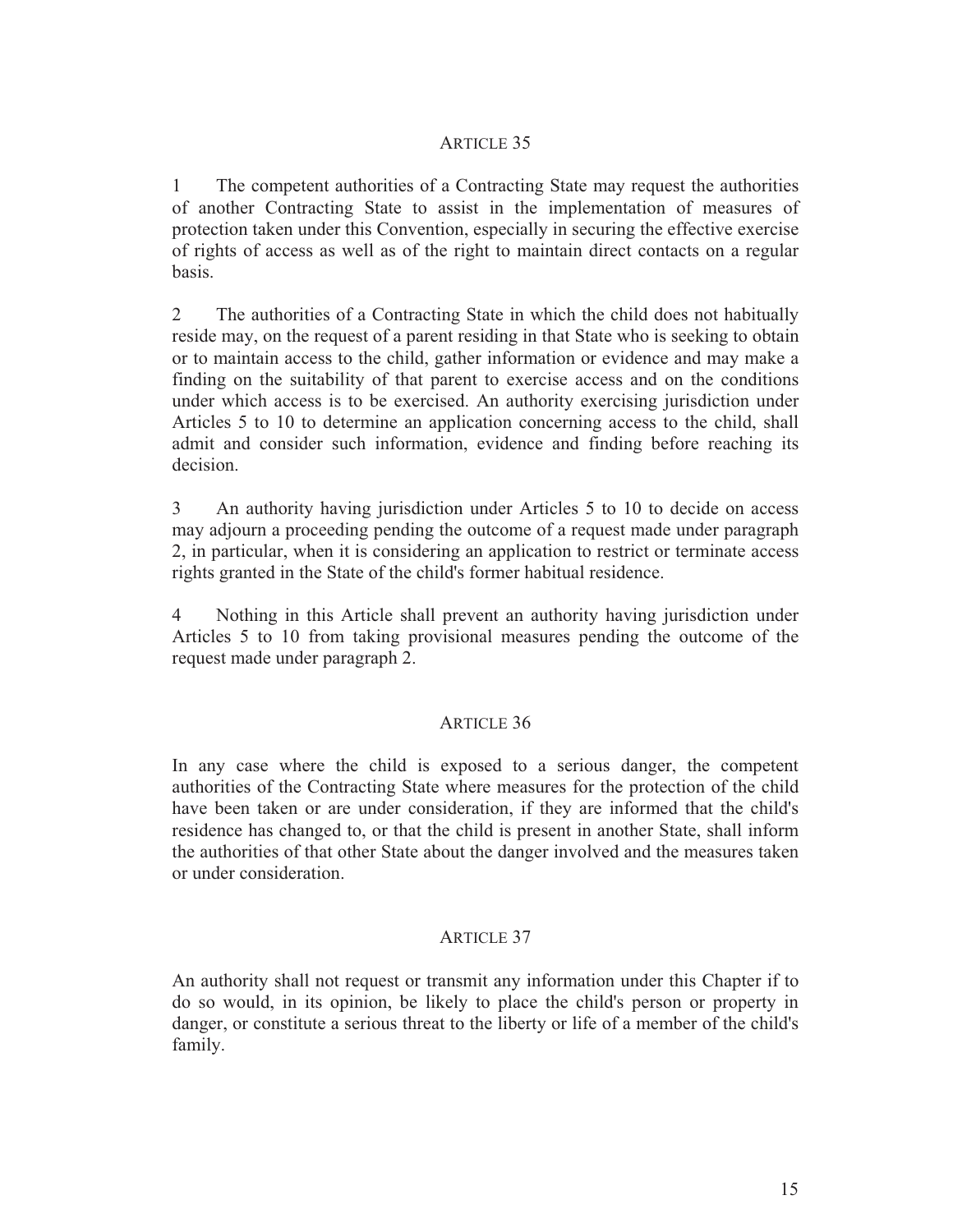1 Without prejudice to the possibility of imposing reasonable charges for the provision of services, Central Authorities and other public authorities of Contracting States shall bear their own costs in applying the provisions of this Chapter.

2 Any Contracting State may enter into agreements with one or more other Contracting States concerning the allocation of charges.

#### ARTICLE 39

Any Contracting State may enter into agreements with one or more other Contracting States with a view to improving the application of this Chapter in their mutual relations. The States which have concluded such an agreement shall transmit a copy to the depositary of the Convention.

#### **CHAPTER VI GENERAL PROVISIONS GENERAL PROVISIONS**

#### ARTICLE 40

1 The authorities of the Contracting State of the child's habitual residence, or of the Contracting State where a measure of protection has been taken, may deliver to the person having parental responsibility or to the person entrusted with protection of the child's person or property, at his or her request, a certificate indicating the capacity in which that person is entitled to act and the powers conferred upon him or her.

2 The capacity and powers indicated in the certificate are presumed to be vested in that person, in the absence of proof to the contrary.

3 Each Contracting State shall designate the authorities competent to draw up the certificate.

## ARTICLE 41

Personal data gathered or transmitted under the Convention shall be used only for the purposes for which they were gathered or transmitted.

#### ARTICLE 42

The authorities to whom information is transmitted shall ensure its confidentiality, in accordance with the law of their State.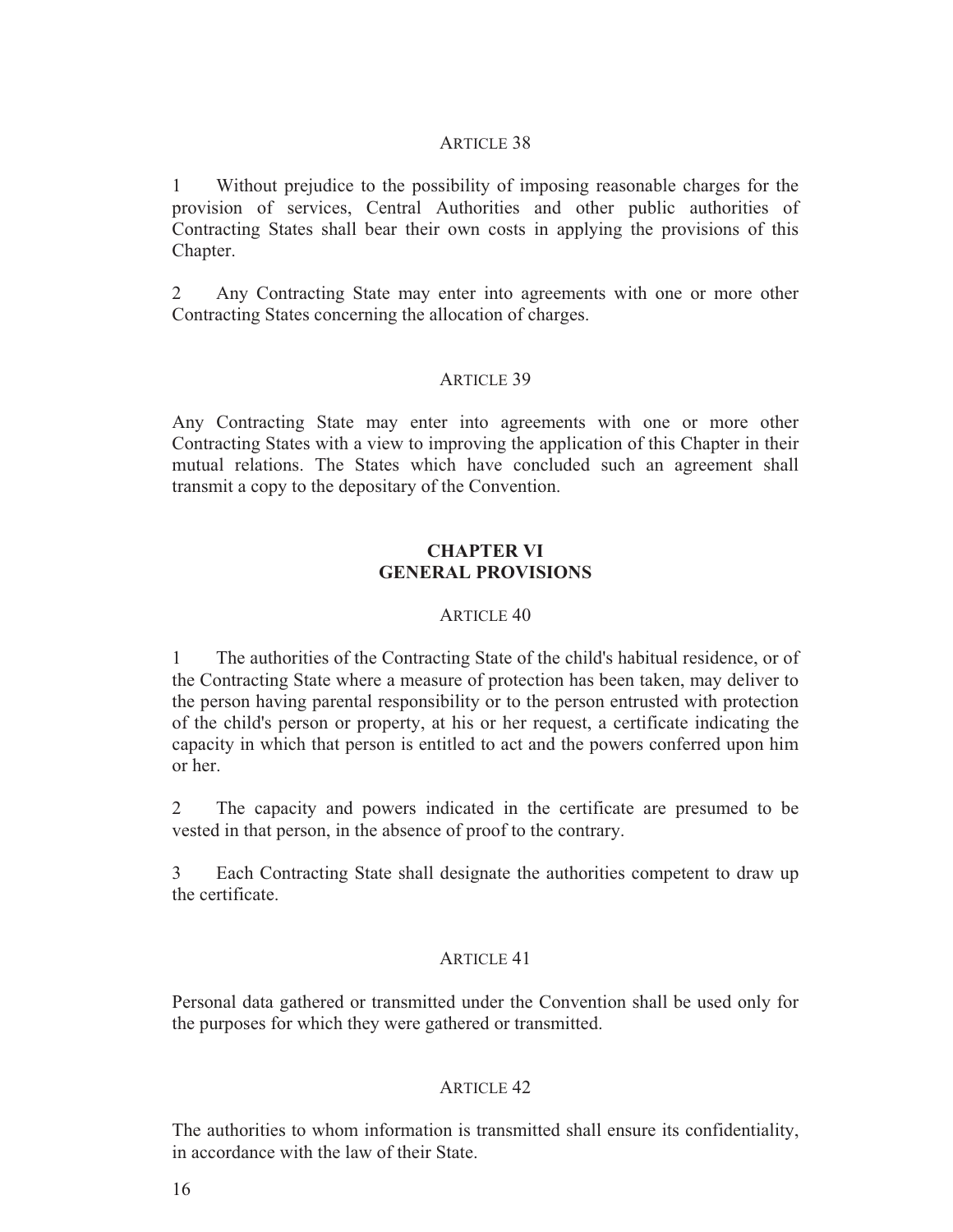All documents forwarded or delivered under this Convention shall be exempt from legalisation or any analogous formality.

#### ARTICLE 44

Each Contracting State may designate the authorities to which requests under Articles 8, 9 and 33 are to be addressed.

#### ARTICLE 45

1 The designations referred to in Articles 29 and 44 shall be communicated to the Permanent Bureau of the Hague Conference on Private International Law.

2 The declaration referred to in Article 34, paragraph 2, shall be made to the depositary of the Convention.

#### ARTICLE 46

A Contracting State in which different systems of law or sets of rules of law apply to the protection of the child and his or her property shall not be bound to apply the rules of the Convention to conflicts solely between such different systems or sets of rules of law.

#### ARTICLE 47

In relation to a State in which two or more systems of law or sets of rules of law with regard to any matter dealt with in this Convention apply in different territorial  $units -$ 

1 any reference to habitual residence in that State shall be construed as referring to habitual residence in a territorial unit;

2 any reference to the presence of the child in that State shall be construed as referring to presence in a territorial unit;

3 any reference to the location of property of the child in that State shall be construed as referring to location of property of the child in a territorial unit;

4 any reference to the State of which the child is a national shall be construed as referring to the territorial unit designated by the law of that State or, in the absence of relevant rules, to the territorial unit with which the child has the closest connection;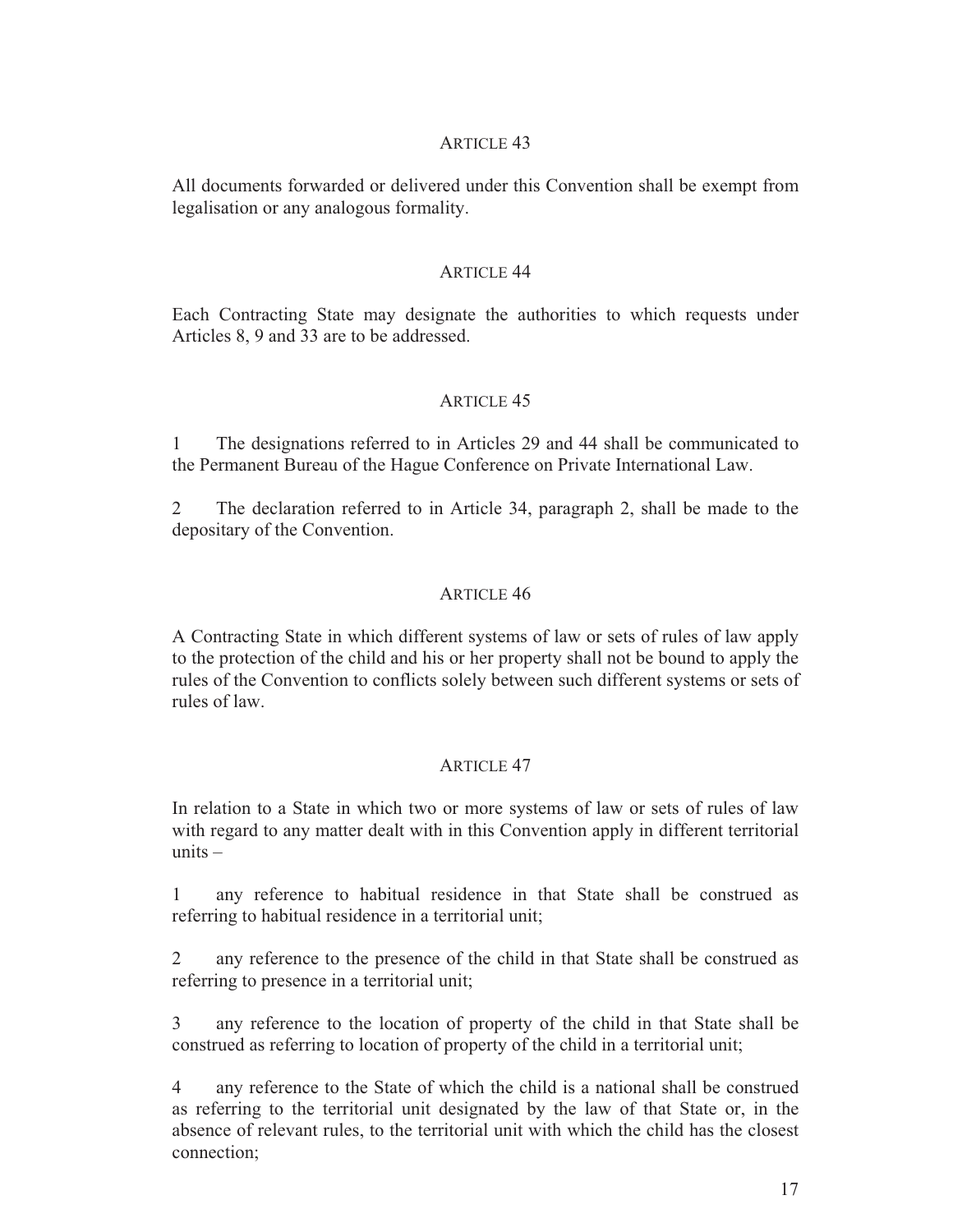5 any reference to the State whose authorities are seised of an application for divorce or legal separation of the child's parents, or for annulment of their marriage, shall be construed as referring to the territorial unit whose authorities are seised of such application;

6 any reference to the State with which the child has a substantial connection shall be construed as referring to the territorial unit with which the child has such connection;

7 any reference to the State to which the child has been removed or in which he or she has been retained shall be construed as referring to the relevant territorial unit to which the child has been removed or in which he or she has been retained;

8 any reference to bodies or authorities of that State, other than Central Authorities, shall be construed as referring to those authorised to act in the relevant territorial unit;

9 any reference to the law or procedure or authority of the State in which a measure has been taken shall be construed as referring to the law or procedure or authority of the territorial unit in which such measure was taken;

10 any reference to the law or procedure or authority of the requested State shall be construed as referring to the law or procedure or authority of the territorial unit in which recognition or enforcement is sought.

## ARTICLE 48

For the purpose of identifying the applicable law under Chapter III, in relation to a State which comprises two or more territorial units each of which has its own system of law or set of rules of law in respect of matters covered by this Convention, the following rules apply –

- a if there are rules in force in such a State identifying which territorial unit's law is applicable, the law of that unit applies;
- b in the absence of such rules, the law of the relevant territorial unit as defined in Article 47 applies.

## ARTICLE 49

For the purpose of identifying the applicable law under Chapter III, in relation to a State which has two or more systems of law or sets of rules of law applicable to different categories of persons in respect of matters covered by this Convention, the following rules apply  $-$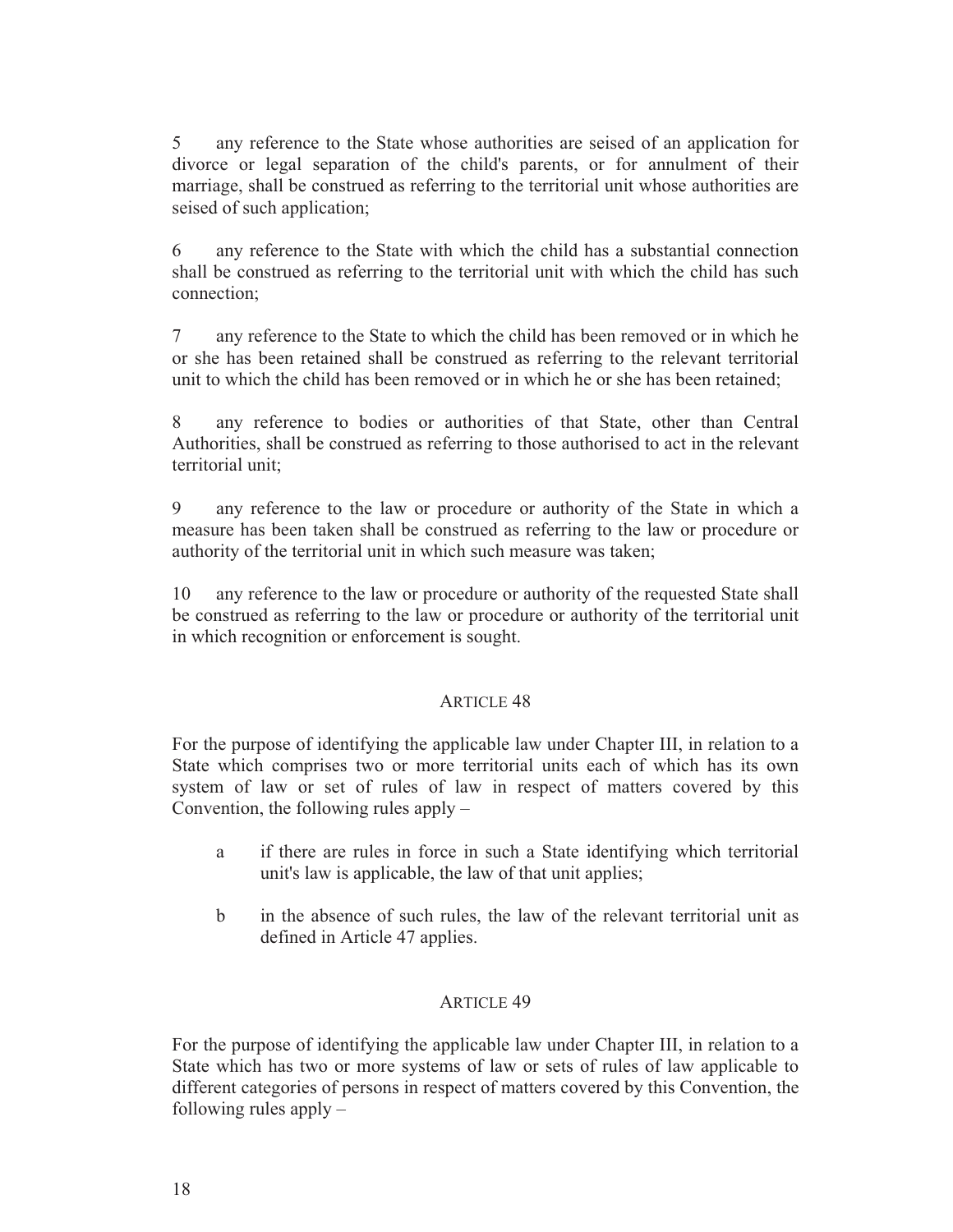- a if there are rules in force in such a State identifying which among such laws applies, that law applies;
- b in the absence of such rules, the law of the system or the set of rules of law with which the child has the closest connection applies.

This Convention shall not affect the application of the Convention of 25 October 1980 on the Civil Aspects of International Child Abduction<sup>3</sup>, as between Parties to both Conventions. Nothing, however, precludes provisions of this Convention from being invoked for the purposes of obtaining the return of a child who has been wrongfully removed or retained or of organising access rights.

## ARTICLE 51

In relations between the Contracting States this Convention replaces the Convention of 5 October 1961 concerning the powers of authorities and the law applicable in respect of the protection of minors, and the Convention governing the guardianship of minors, signed at The Hague 12 June 1902, without prejudice to the recognition of measures taken under the Convention of 5 October 1961 mentioned above.

## ARTICLE 52

1 This Convention does not affect any international instrument to which Contracting States are Parties and which contains provisions on matters governed by the Convention, unless a contrary declaration is made by the States Parties to such instrument.

2 This Convention does not affect the possibility for one or more Contracting States to conclude agreements which contain, in respect of children habitually resident in any of the States Parties to such agreements, provisions on matters governed by this Convention.

3 Agreements to be concluded by one or more Contracting States on matters within the scope of this Convention do not affect, in the relationship of such States with other Contracting States, the application of the provisions of this Convention.

4 The preceding paragraphs also apply to uniform laws based on special ties of a regional or other nature between the States concerned.

<sup>&</sup>lt;u>.</u> <sup>3</sup> Treaty Series No. 66 (1986) Cm 33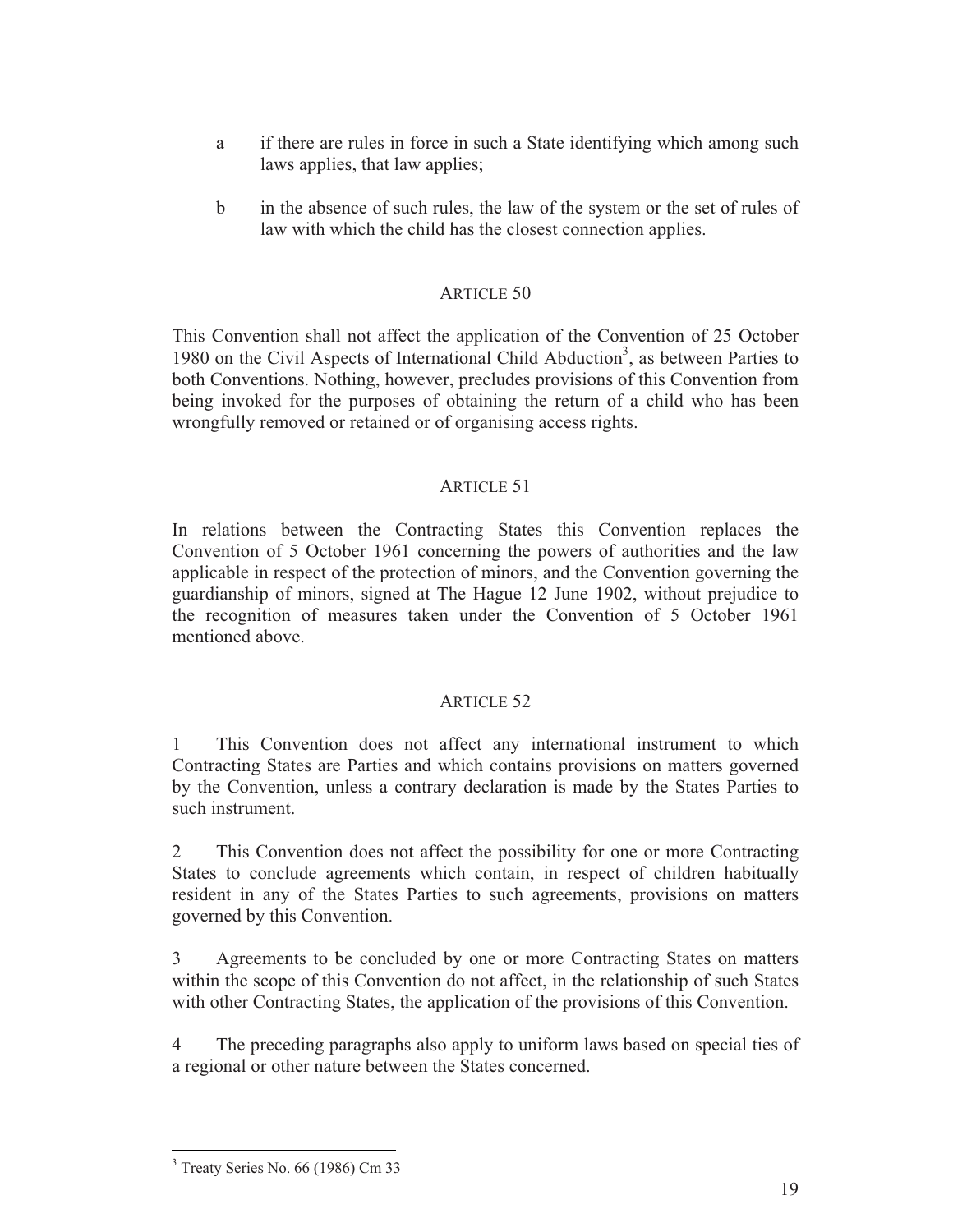1 The Convention shall apply to measures only if they are taken in a State after the Convention has entered into force for that State.

2 The Convention shall apply to the recognition and enforcement of measures taken after its entry into force as between the State where the measures have been taken and the requested State.

#### ARTICLE 54

1 Any communication sent to the Central Authority or to another authority of a Contracting State shall be in the original language, and shall be accompanied by a translation into the official language or one of the official languages of the other State or, where that is not feasible, a translation into French or English.

2 However, a Contracting State may, by making a reservation in accordance with Article 60, object to the use of either French or English, but not both.

#### ARTICLE 55

1 A Contracting State may, in accordance with Article 60,

- a reserve the jurisdiction of its authorities to take measures directed to the protection of property of a child situated on its territory;
- b reserve the right not to recognise any parental responsibility or measure in so far as it is incompatible with any measure taken by its authorities in relation to that property.
- 2 The reservation may be restricted to certain categories of property.

#### ARTICLE 56

The Secretary General of the Hague Conference on Private International Law shall at regular intervals convoke a Special Commission in order to review the practical operation of the Convention.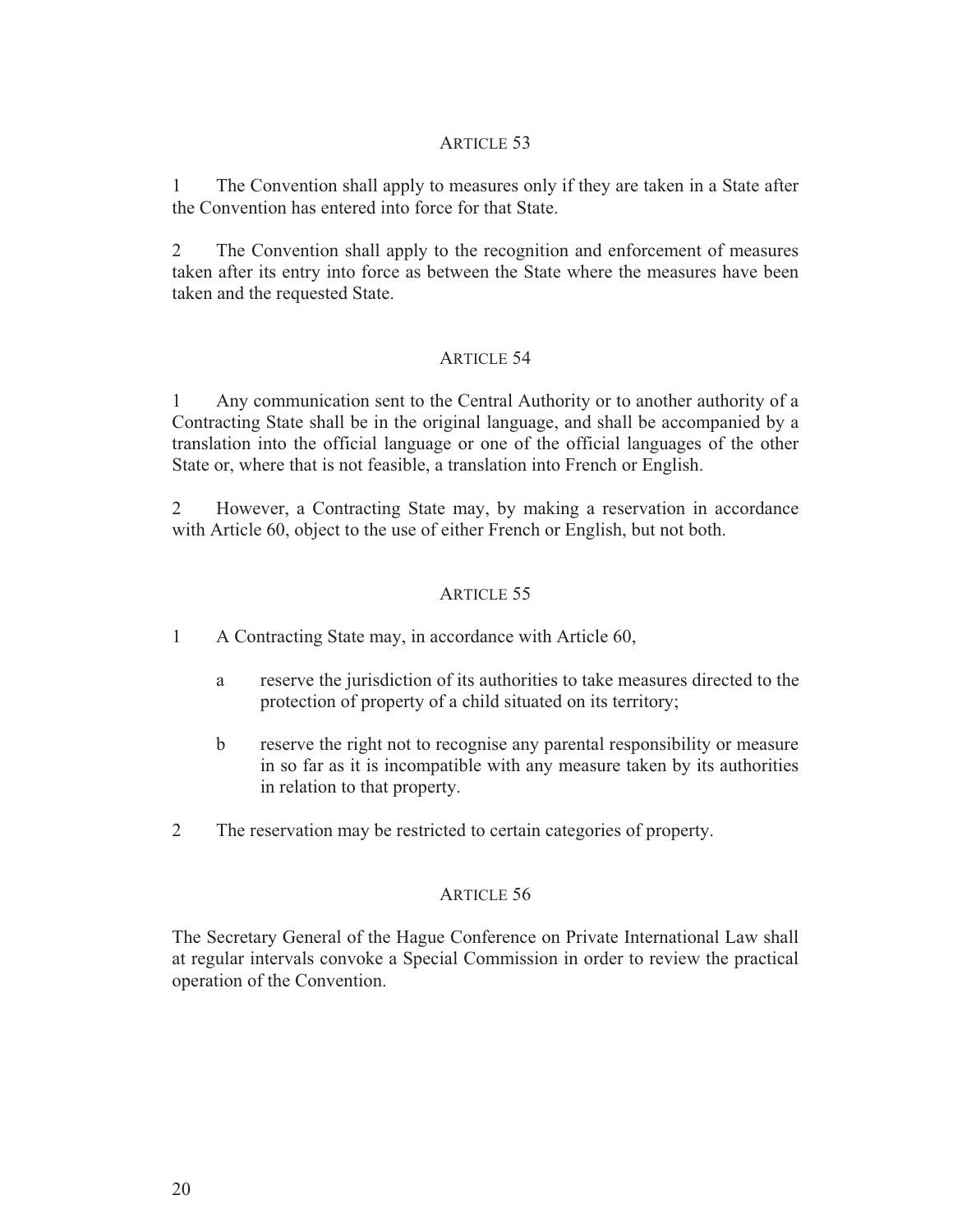#### **CHAPTER VII FINAL CLAUSES FINAL CLAUSES**

#### ARTICLE 57

1 The Convention shall be open for signature by the States which were Members of the Hague Conference on Private International Law at the time of its Eighteenth Session.

2 It shall be ratified, accepted or approved and the instruments of ratification, acceptance or approval shall be deposited with the Ministry of Foreign Affairs of the Kingdom of the Netherlands, depositary of the Convention.

## ARTICLE 58

1 Any other State may accede to the Convention after it has entered into force in accordance with Article 61, paragraph 1.

2 The instrument of accession shall be deposited with the depositary.

3 Such accession shall have effect only as regards the relations between the acceding State and those Contracting States which have not raised an objection to its accession in the six months after the receipt of the notification referred to in subparagraph b of Article 63. Such an objection may also be raised by States at the time when they ratify, accept or approve the Convention after an accession. Any such objection shall be notified to the depositary.

## ARTICLE 59

1 If a State has two or more territorial units in which different systems of law are applicable in relation to matters dealt with in this Convention, it may at the time of signature, ratification, acceptance, approval or accession declare that the Convention shall extend to all its territorial units or only to one or more of them and may modify this declaration by submitting another declaration at any time.

2 Any such declaration shall be notified to the depositary and shall state expressly the territorial units to which the Convention applies.

3 If a State makes no declaration under this Article, the Convention is to extend to all territorial units of that State.

#### ARTICLE 60

1 Any State may, not later than the time of ratification, acceptance, approval or accession, or at the time of making a declaration in terms of Article 59, make one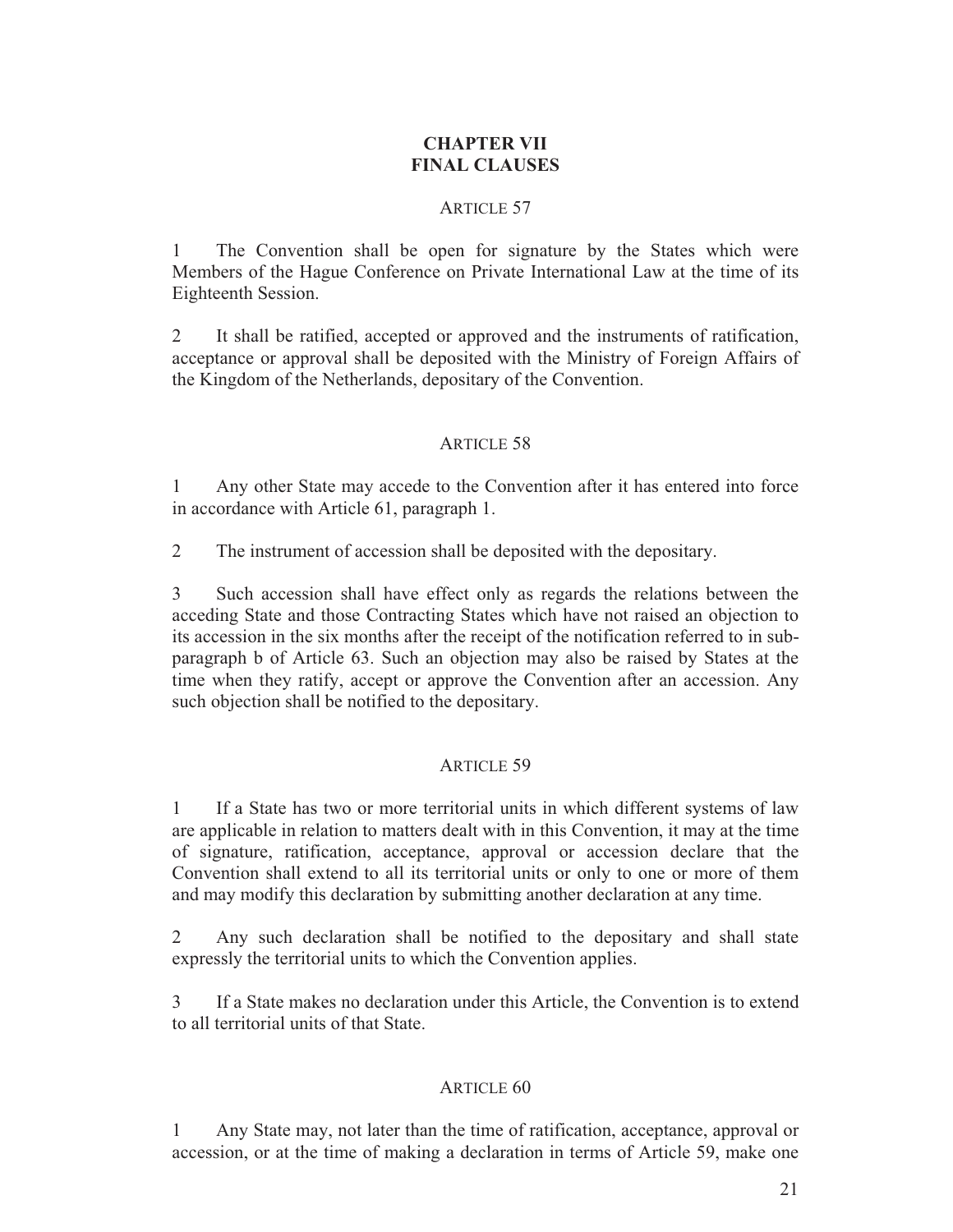or both of the reservations provided for in Articles 54, paragraph 2, and 55. No other reservation shall be permitted.

2 Any State may at any time withdraw a reservation it has made. The withdrawal shall be notified to the depositary.

3 The reservation shall cease to have effect on the first day of the third calendar month after the notification referred to in the preceding paragraph.

## ARTICLE 61

1 The Convention shall enter into force on the first day of the month following the expiration of three months after the deposit of the third instrument of ratification, acceptance or approval referred to in Article 57.

- 2 Thereafter the Convention shall enter into force
	- a for each State ratifying, accepting or approving it subsequently, on the first day of the month following the expiration of three months after the deposit of its instrument of ratification, acceptance, approval or accession;
	- b for each State acceding, on the first day of the month following the expiration of three months after the expiration of the period of six months provided in Article 58, paragraph 3;
	- c for a territorial unit to which the Convention has been extended in conformity with Article 59, on the first day of the month following the expiration of three months after the notification referred to in that Article.

## ARTICLE 62

1 A State Party to the Convention may denounce it by a notification in writing addressed to the depositary. The denunciation may be limited to certain territorial units to which the Convention applies.

2 The denunciation takes effect on the first day of the month following the expiration of twelve months after the notification is received by the depositary. Where a longer period for the denunciation to take effect is specified in the notification, the denunciation takes effect upon the expiration of such longer period.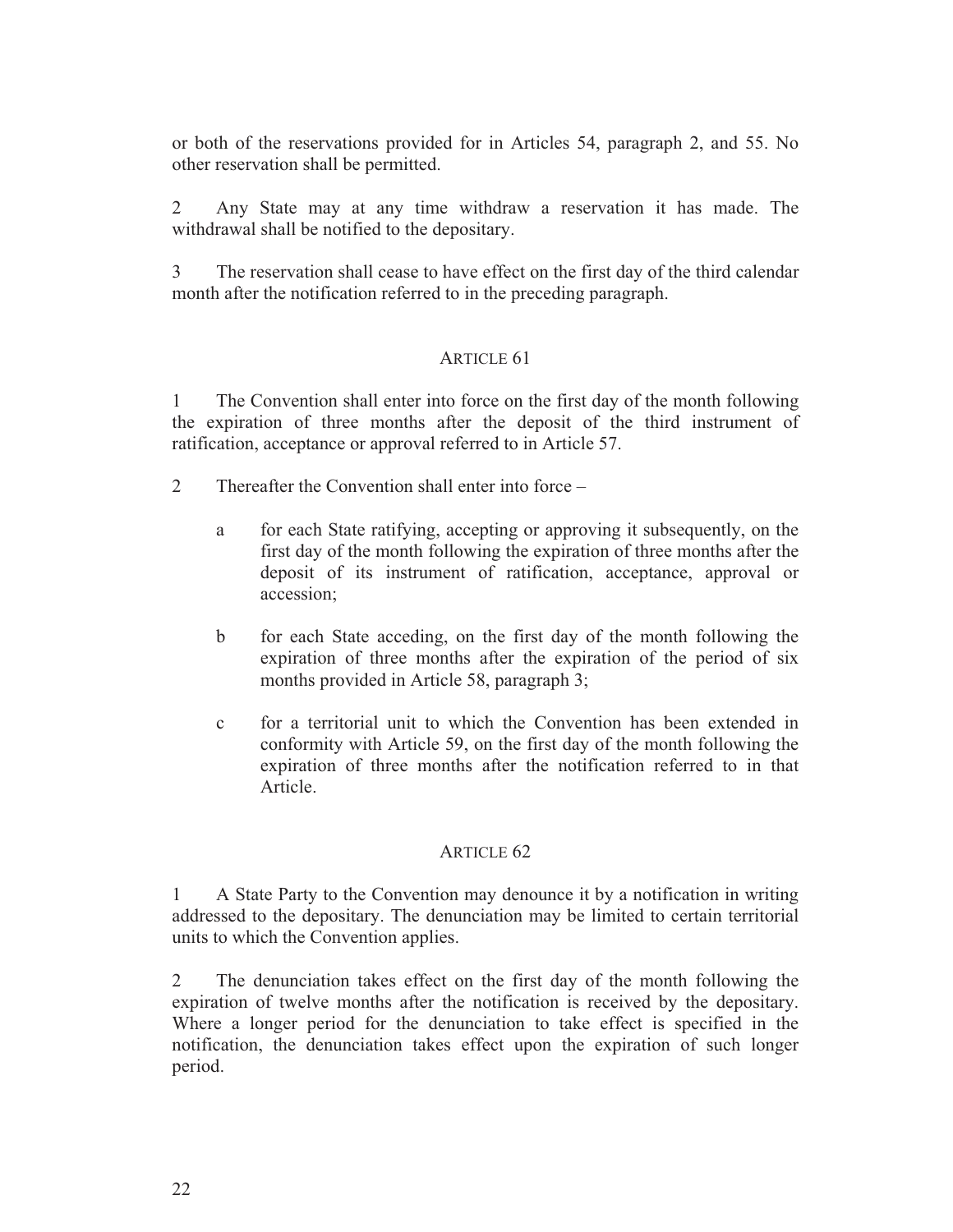The depositary shall notify the States Members of the Hague Conference on Private International Law and the States which have acceded in accordance with Article 58 of the following –

- a the signatures, ratifications, acceptances and approvals referred to in Article 57;
- b the accessions and objections raised to accessions referred to in Article 58;
- c the date on which the Convention enters into force in accordance with Article 61;
- d the declarations referred to in Articles 34, paragraph 2, and 59;
- e the agreements referred to in Article 39;
- f the reservations referred to in Articles 54, paragraph 2, and 55 and the withdrawals referred to in Article 60, paragraph 2;
- g the denunciations referred to in Article 62.

In witness whereof the undersigned, being duly authorised thereto, have signed this Convention.

Done at The Hague, on the 19th day of October 1996, in the English and French languages, both texts being equally authentic, in a single copy which shall be deposited in the archives of the Government of the Kingdom of the Netherlands, and of which a certified copy shall be sent, through diplomatic channels, to each of the States Members of the Hague Conference on Private International Law at the date of its Eighteenth Session.